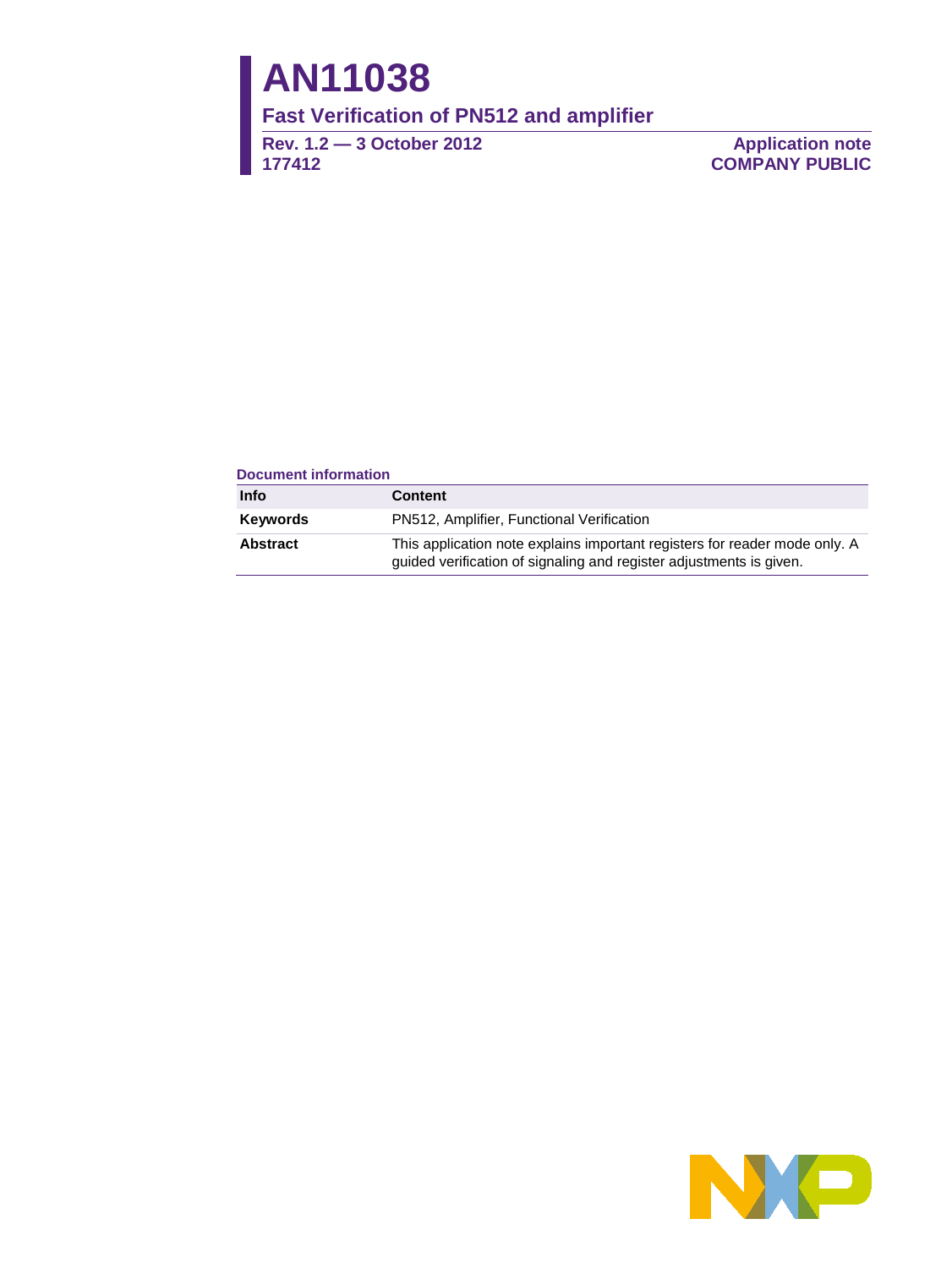#### **Revision history**

| Rev | <b>Date</b> | <b>Description</b>                                     |
|-----|-------------|--------------------------------------------------------|
| 1.2 | 20121003    | Section License updated                                |
| 1.1 | 20110325    | Security status changed into public, no content change |
| 1.0 | 20110301    | First release                                          |

# **Contact information**

For more information, please visit: [http://www.nxp.com](http://www.nxp.com/)

For sales office addresses, please send an email to: [salesaddresses@nxp.com](mailto:salesaddresses@nxp.com)

AN11038 All information provided in this document is subject to legal disclaimers. © NXP B.V. 2012. All rights reserved.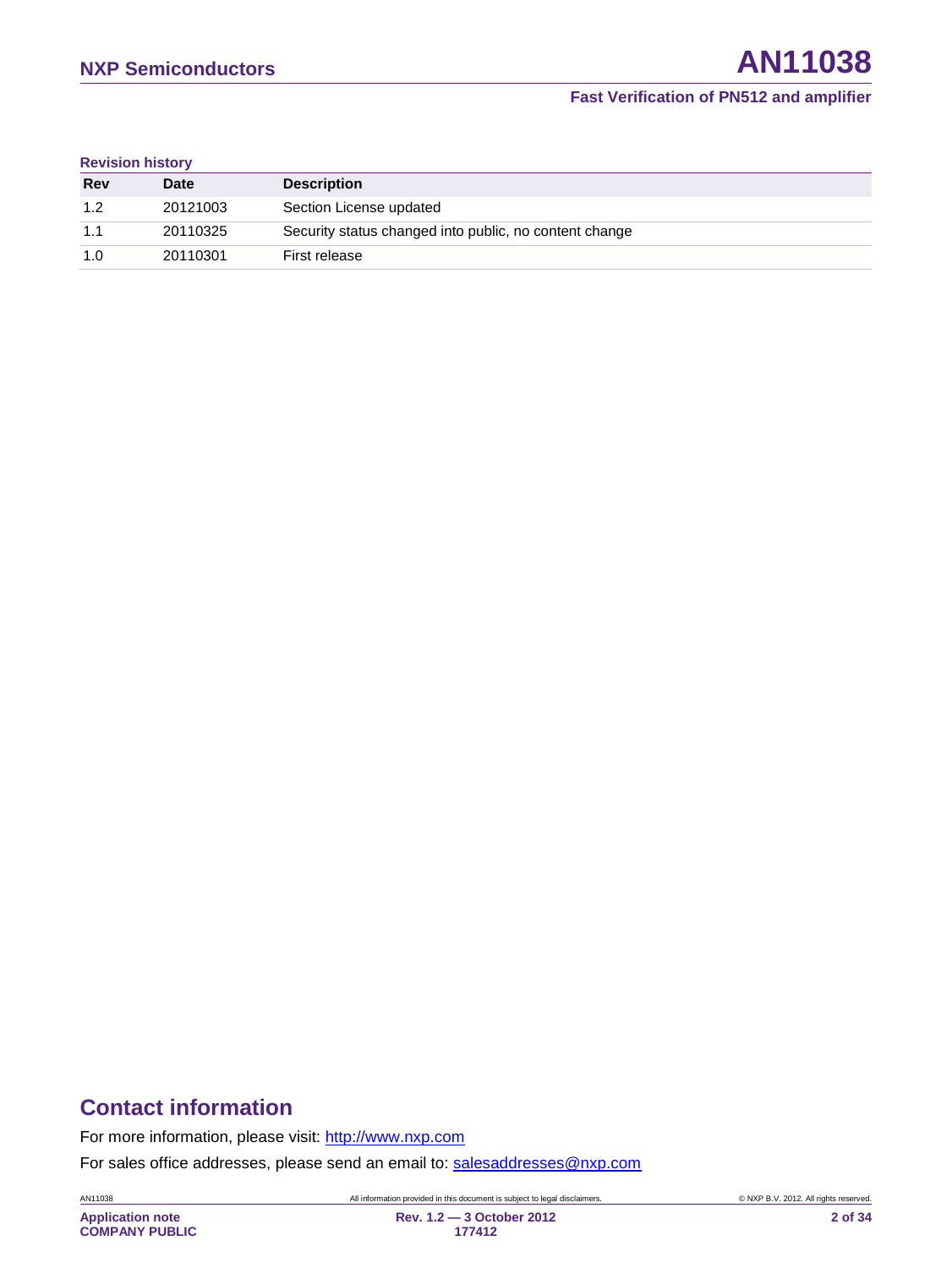# <span id="page-2-0"></span>**1. How to use this document**

 $\ddot{\phantom{a}}$ 

This document is intended to give a practical guideline on functional verification of a reader system based on PN512 and amplifier based on [\[1\].](#page-31-0) The first two chapters cover explanations on verification of the transmitter and receiver circuitry, including subchapters of troubleshooting and FAQ.

Another chapter includes the description of mandatory registers for the reader application.

The last chapter concludes with a Troubleshooting Guide, which shall guide the user in finding the root cause by a step by step procedure.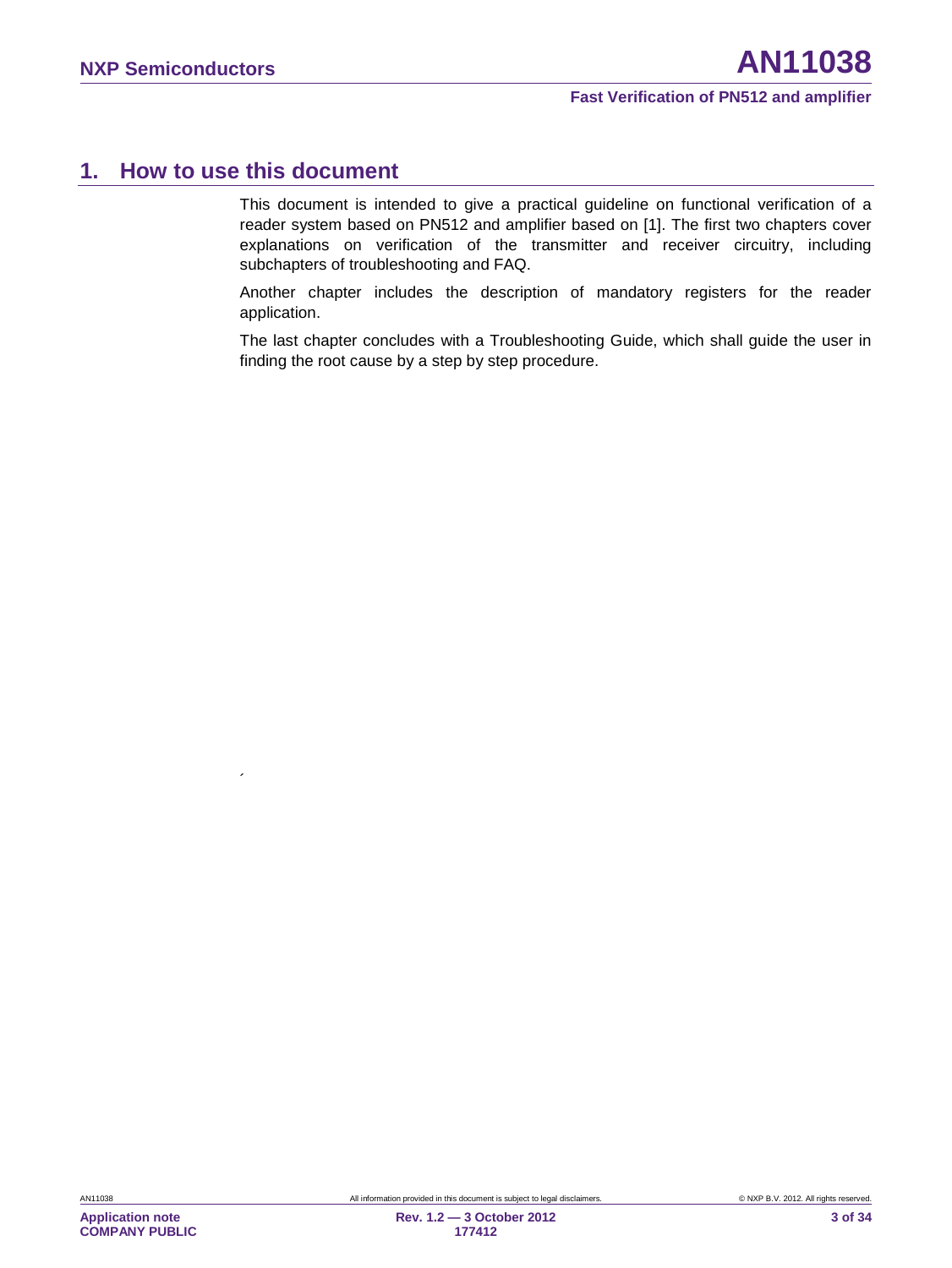# <span id="page-3-0"></span>**2. TX Verification**

#### **2.1 13.56MHz Basic RF Field check**

<span id="page-3-1"></span>This is the very first basic check. Switch ON the RF field to measure the RF field (13,56MHz).



This shows how to establish the test setup with a field probe. It is the standard probe with 12pF capacitance. In case you use an ESD-mat or a desk which influences the magnetic field (iron inside or under the surface) please use some spacer for your measurements e.g. some card box of height 10cm. This should de-couple the desk's magnetic influence.

Start a REQA command – the RF-Field is switched on and still running after finishing the command. The RF-Field is seen on the oscilloscope:

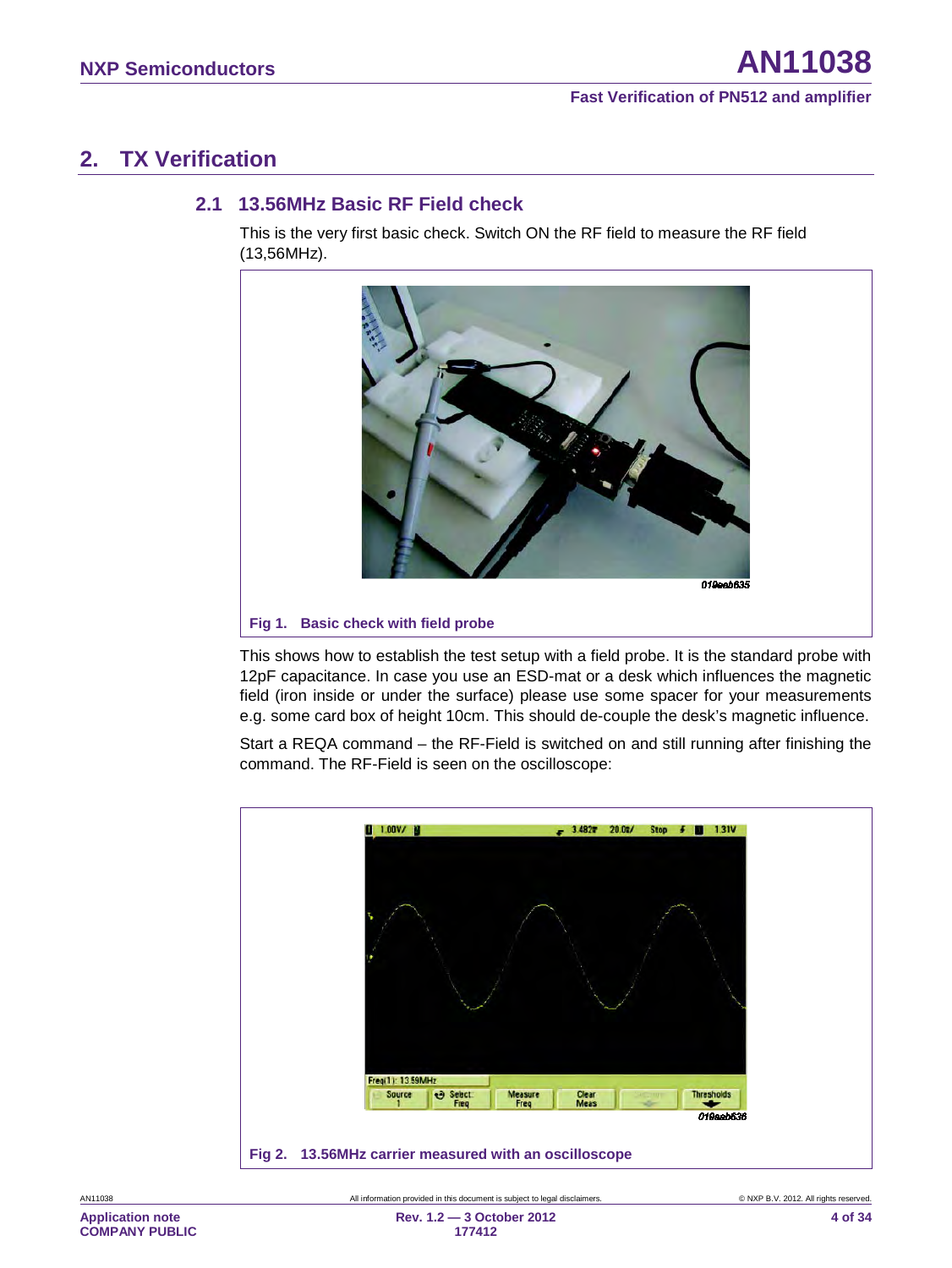Please take into account that the absolute amplitude may change due to the coupling factor achieved by the field probe. Of only interest is the existence of the 13,56MHz field.

#### <span id="page-4-1"></span>**2.2 13.56 MHz RF-field – ASK check**

Second step is to verify the correct pulse shaping of the Reader/ Writer Device. The 100% ASK of the SENSE\_REQ or REQA is used for this measurement. By adjusting the trigger to Pulse-Width this can easily be observed.



<span id="page-4-0"></span>The signals from [Fig 3](#page-4-0) were taken with an oscilloscope loop and give a first feeling of the shaping.

For comparison with ISO18092-envelope shaping you need to measure with the Reference PICC specified in the corresponding ISO standard.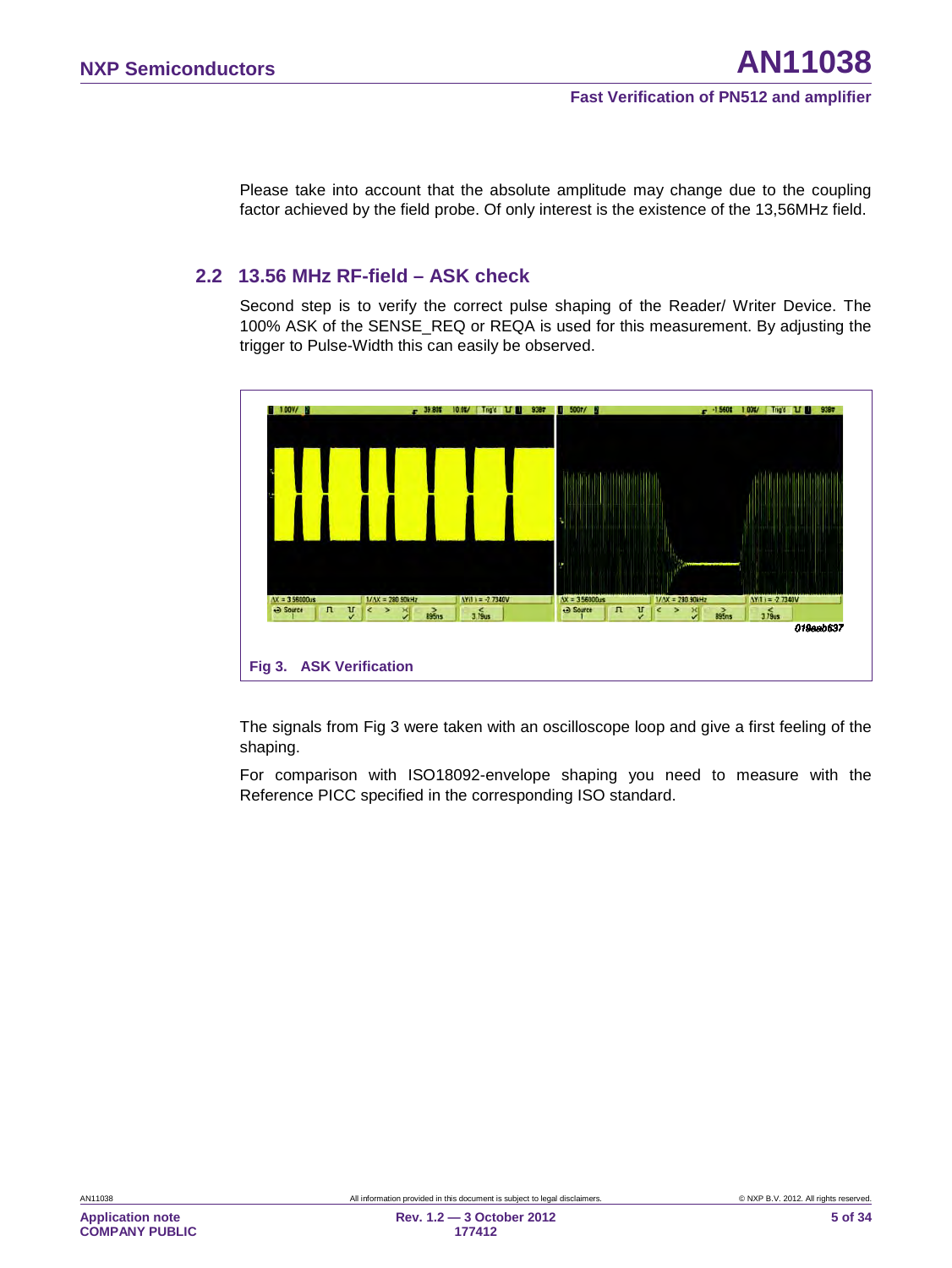This is the Pulse-Shaping given in the ISO18092 page 8. Of special interest are the given values of Rise/ Fall Time and Over/Undershoots. If the times are not OK, the Q-factor of the antenna might be to High / Low as it controls mainly the rise time and the resulting overshoot.



If the shaping is OK we move on to the next step and have a look on the antenna tuning.

**Application note COMPANY PUBLIC**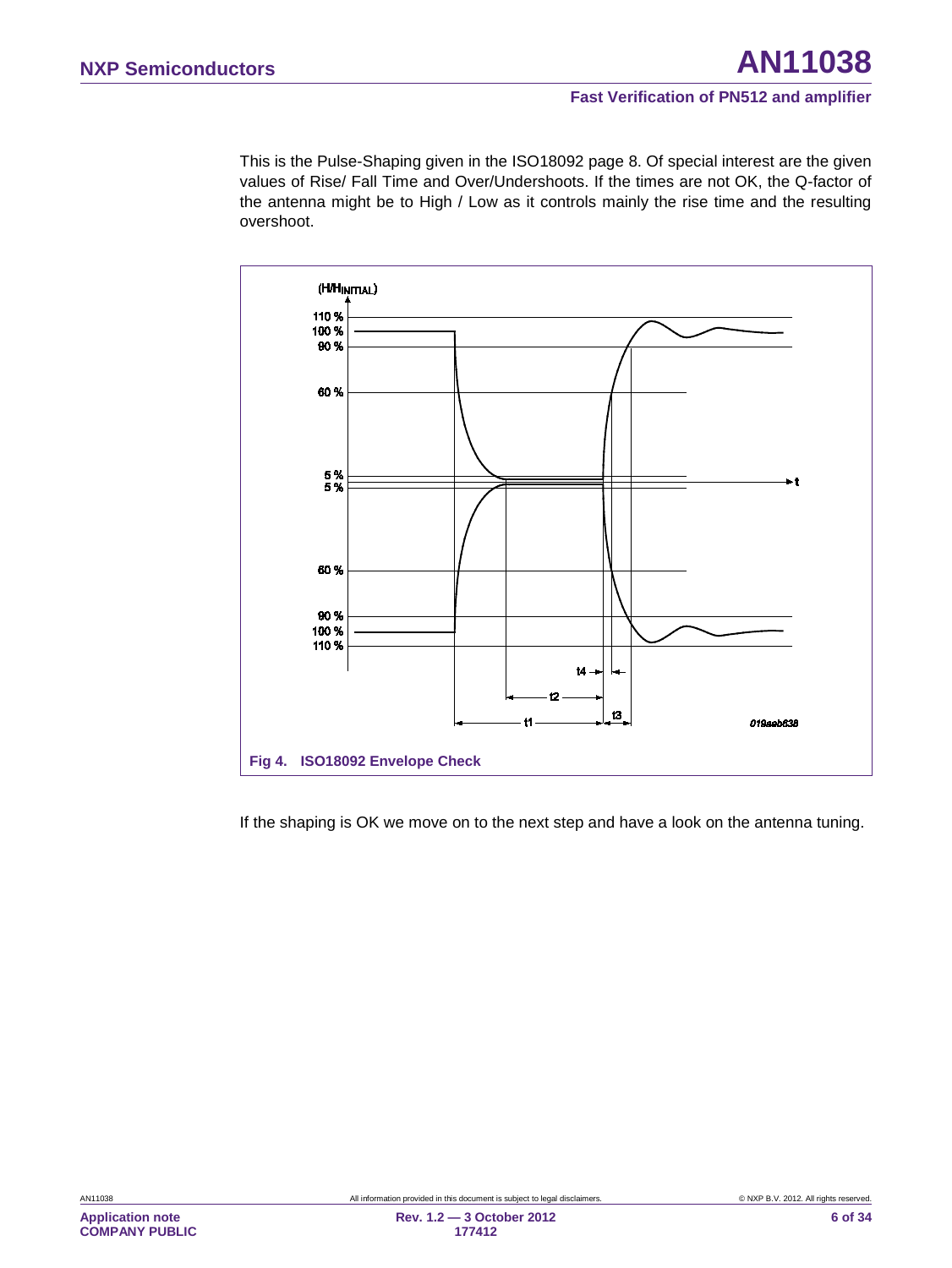# **2.3 TX and collector measurement point**

<span id="page-6-1"></span>Within this measurement the tuning of the antenna and the switching behaviors of the transistors can be interpreted. In principle the measurement can be done on TX1 or TX2 and on the collector of the transistors.

The testpoints for the measurement can be depicted from [Fig 5](#page-6-0) marked with TP1, TP2, TP3 and TP4. For measurements close to the antenna try to avoid magnetic coupling influences into the oscilloscope's probe loop by good ground connection which is close to the test-points (TP1, TP2, TP3 or TP4).



<span id="page-6-0"></span>This measurement is taken with a standard probe. Only the 13.56 MHz carrier needs to be switched on to evaluate the signals.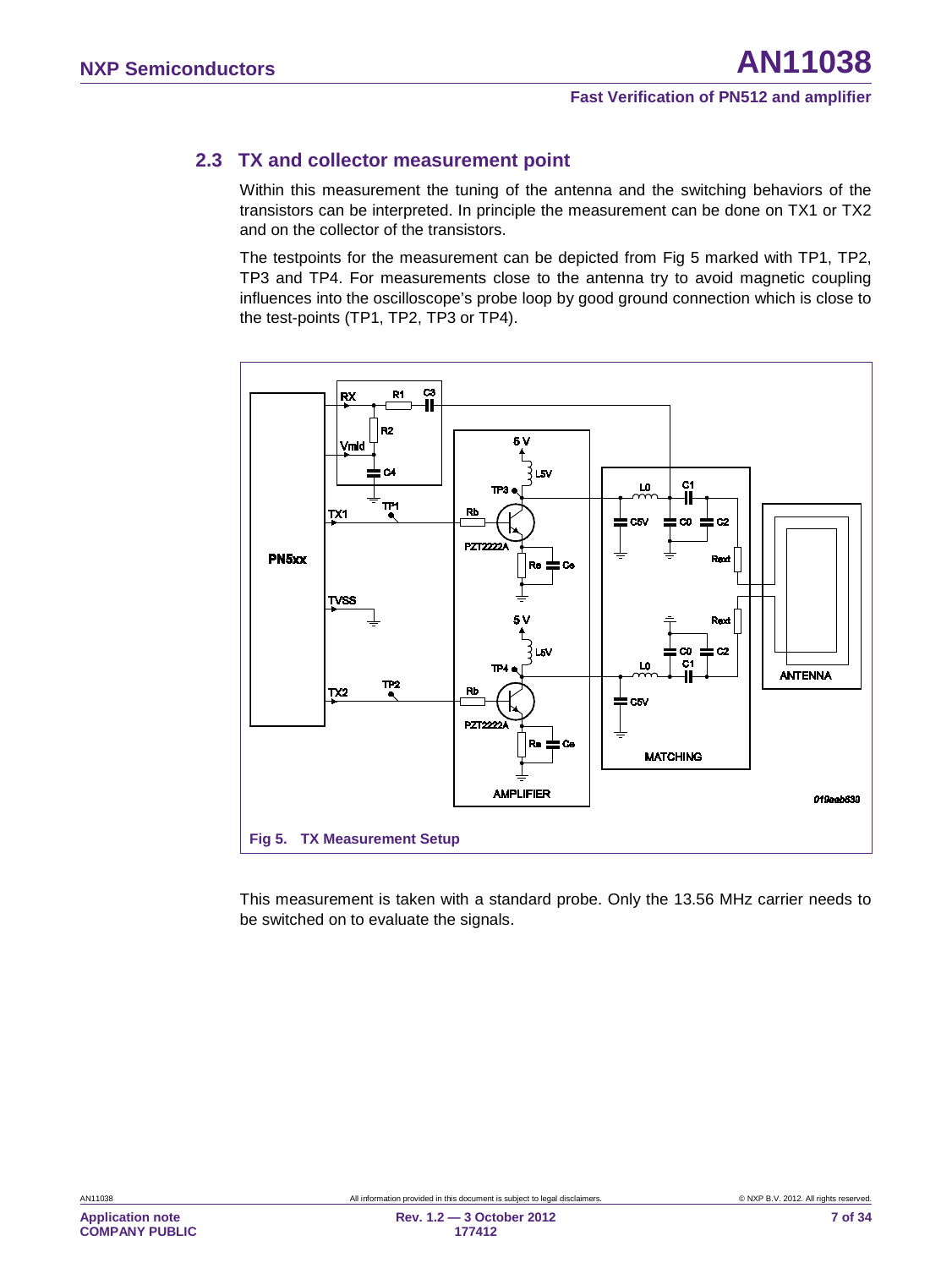

<span id="page-7-0"></span>From this picture we take the information that the switching of the transistors is done in an optimum way. The blue signal in [Fig 6](#page-7-0) shows the signal on the collector, the green one is measured directly at the driver TX of the PN512.

Only the signals on the collectors are relevant for evaluating the matching. The driver signals (TX1 and TX2) are not highly affected by a mismatch. They are shown just for completeness to check if the drivers of PN512 are working and deliver the 13.56 MHz signal.

**Application note COMPANY PUBLIC**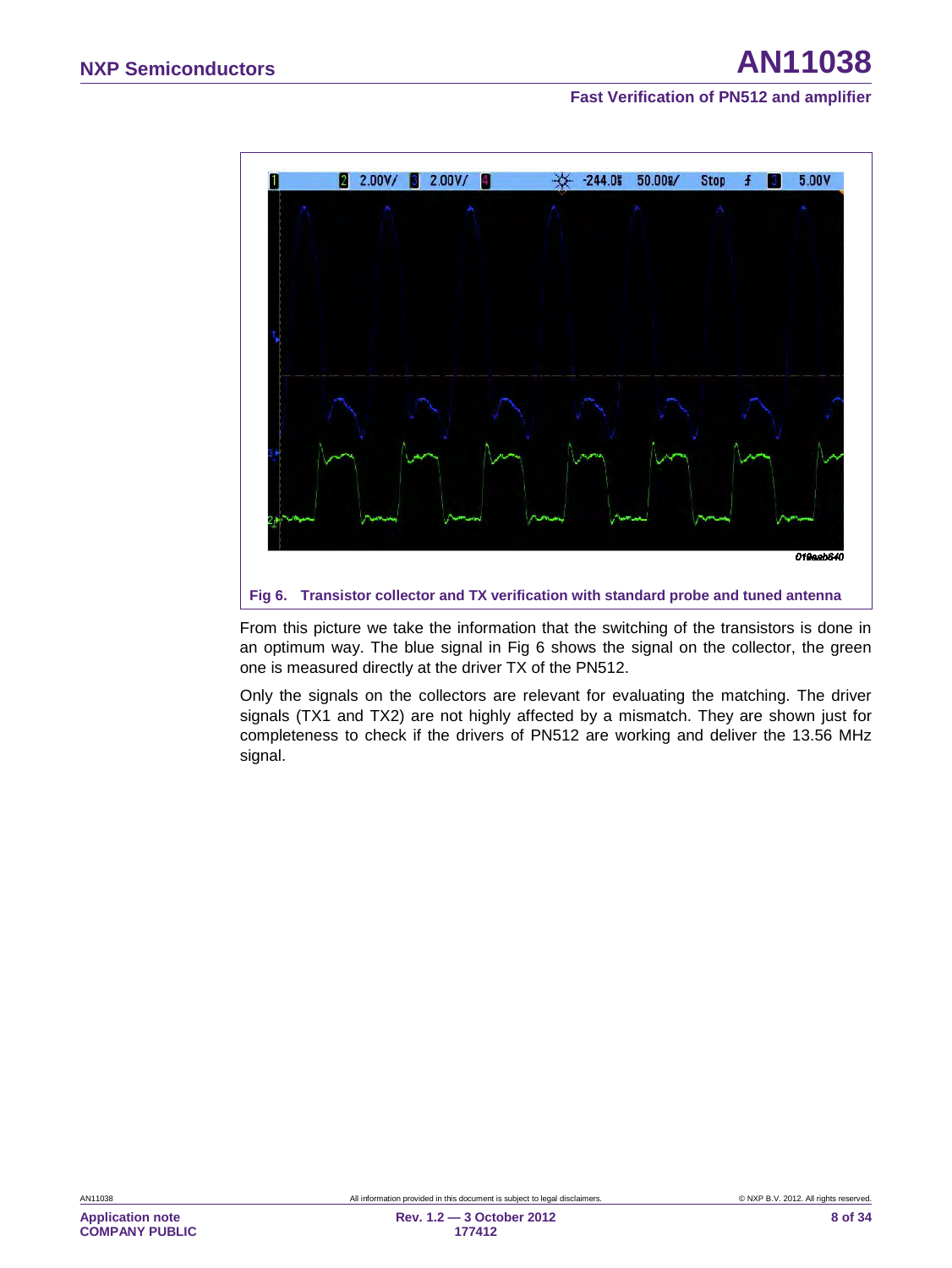#### **2.4 Measurement with a Non-Perfect Antenna**

<span id="page-8-1"></span>The same measurement at the collector of the transistor and the driver of PN512 has been done using a mis-matched antenna.

From [Fig 7](#page-8-0) is can be seen that the signal at the collector (blue signal) is not switched through in an optimum way. The impact on the system might be of low output power, overshoots, undershoots, EMI due to improperly matched antenna.



<span id="page-8-0"></span>Hence, the antenna has to be matched accordingly.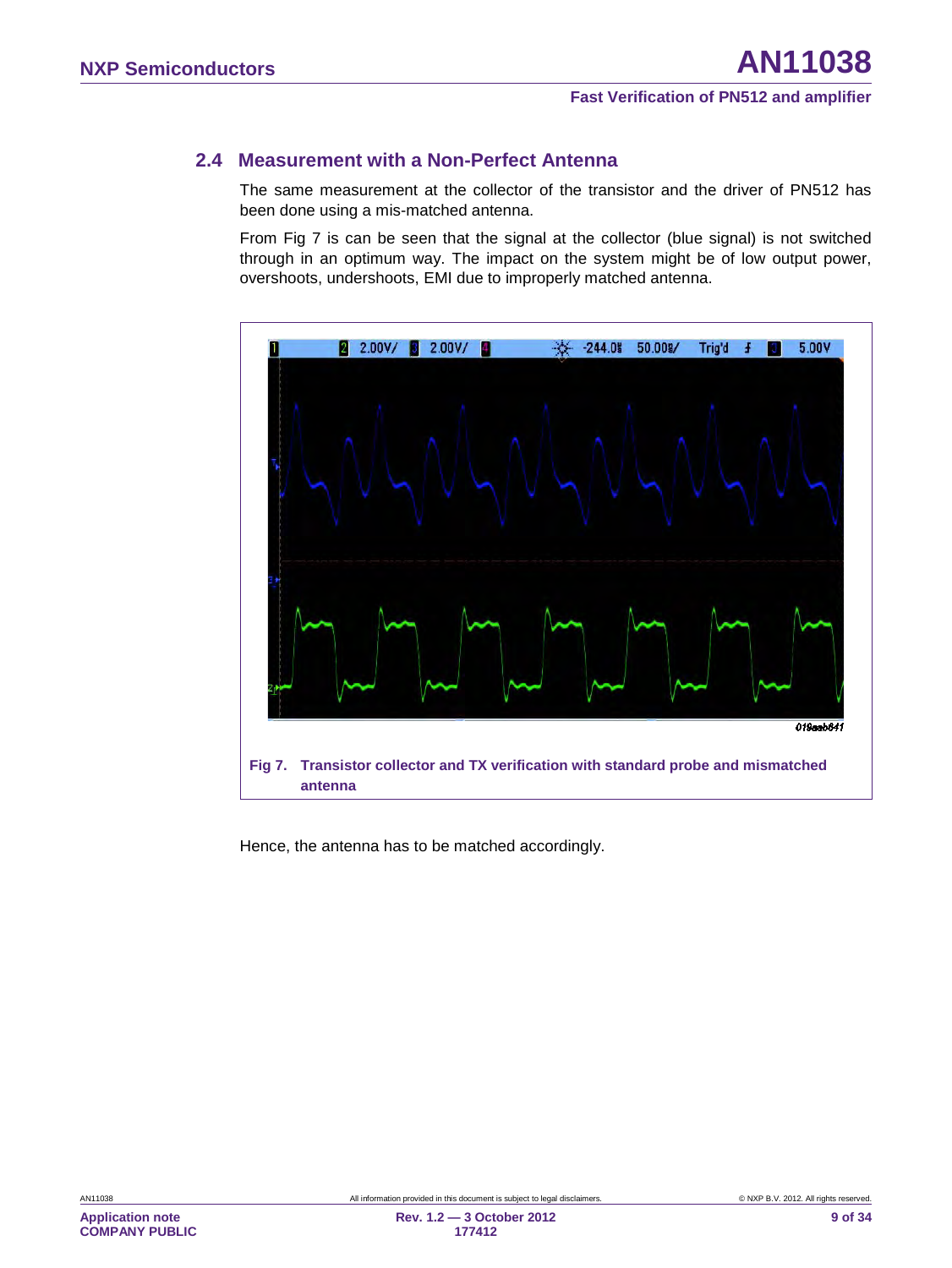# <span id="page-9-0"></span>**3. RX Verification with a Tag**

We go on with our investigations in case the TX1 behavior is within the limits. We need to add a tag to the setup – in this case a MIFARE 1k card. The setup looks like this:



With the previously done measurement we shall be able to power up the card and send a SENSE\_REQ or REQA. What we would like to see is the card's response. If this can be observed we know two things:

1. We are able to power up the Tag

2. We are able to send a command which is demodulated and understood by the card correctly

We try to find the 848kbps modulated carrier response of the tag:

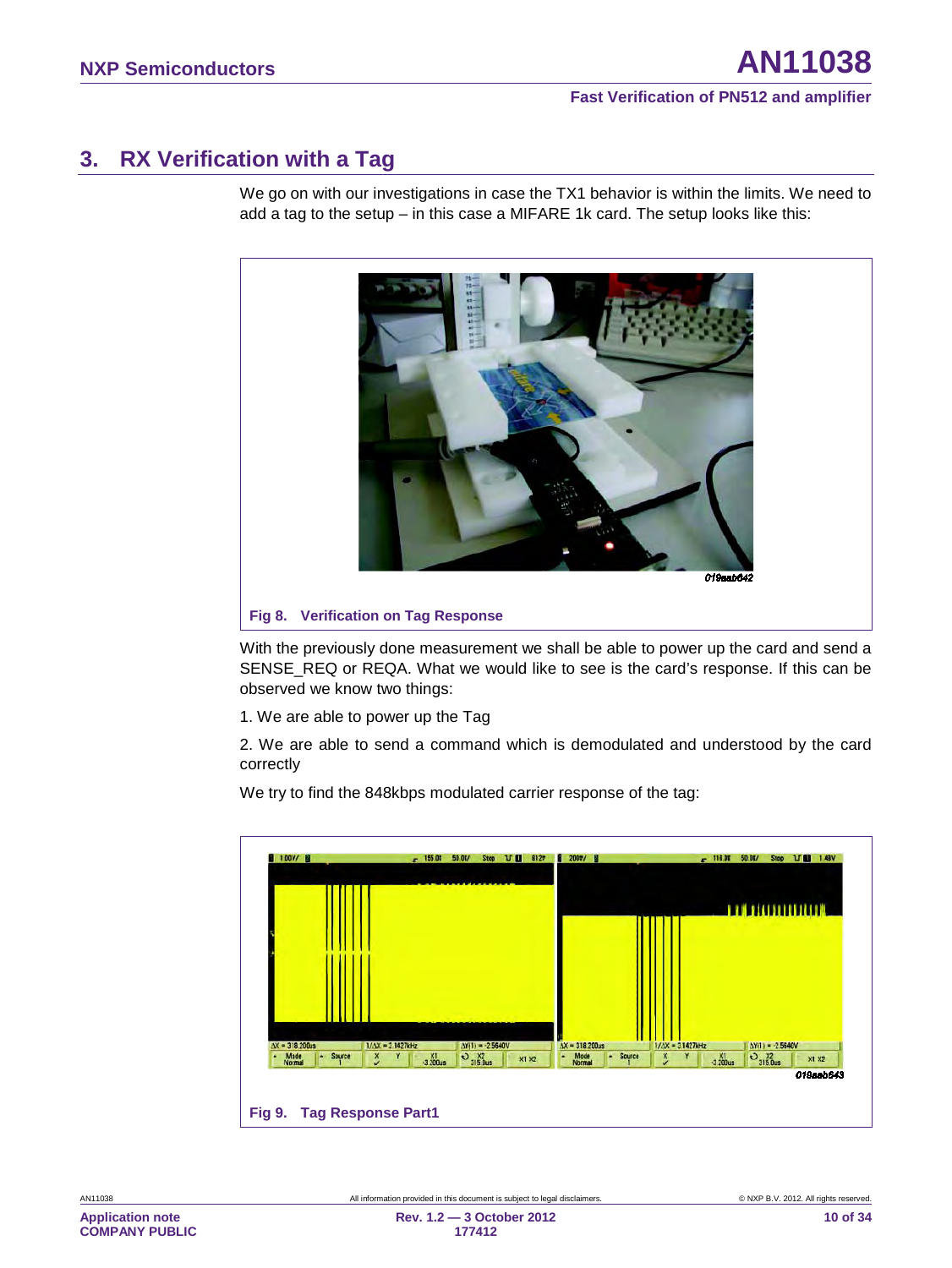| 2007/<br>П<br>П              | $-120.05$                | 1.48V<br>20.0<br><b>Stop</b><br>νū                    |
|------------------------------|--------------------------|-------------------------------------------------------|
|                              |                          | JIII JIIIII<br>$\parallel$                            |
|                              |                          |                                                       |
|                              |                          |                                                       |
| ų<br>$\Delta X = 86,0000$ us | $1/\Delta X = 11.628kHz$ | $\Delta$ Y(1) = 186.0mV                               |
| Mode<br>Source<br>Normal     | $X1$<br>7580us<br>Š      | $\times 2$<br>161.8us<br>$\ddot{\mathbf{c}}$<br>X1 X2 |
|                              |                          | 019aab644                                             |
| Fig 10. Tag Response Part2   |                          |                                                       |

The pictures show all the same Request / Response only the zoom factor is different. We can conclude that the card is powered correctly, the Request command could be decoded correctly – thus we see some response from the target.

To see the response nicely a good coupling factor is needed. For this measurement the distance between Reader / Writer and MIFARE card was about 1cm.

As a last step the RX signal needs to be verified by measuring directly at the RX pin with a low capacitance probe (typ. < 2pf), which has an impedance termination of 50 Ohm.

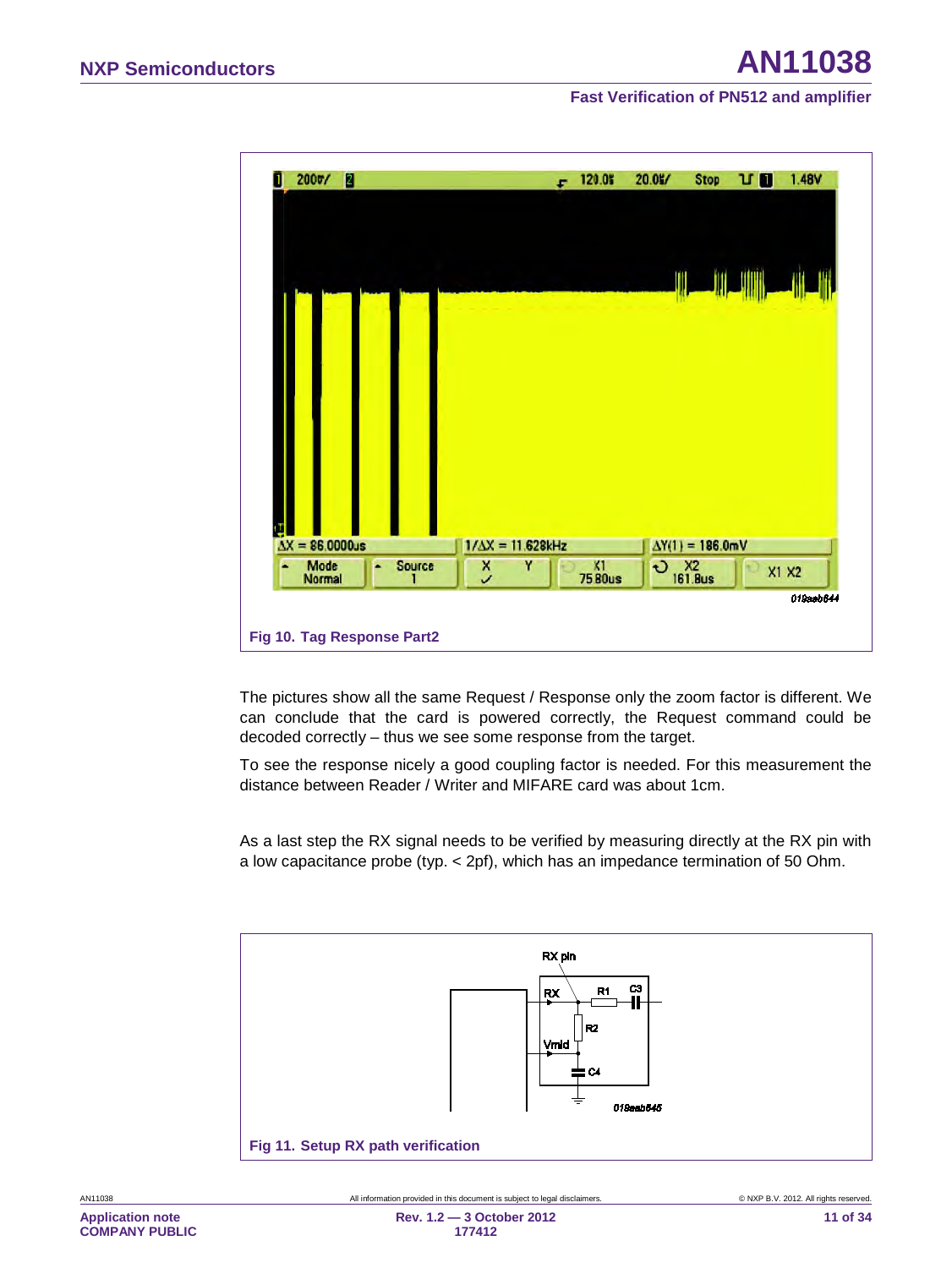

#### **3.1.1 Troubleshooting and FAQ**

<span id="page-11-0"></span>Q: The PN512 has problems receiving the card response

A: Check the RX voltage levels with low cap probe. If the signal is too high and clipping at RX, the PN512 can not demodulate the answer. Ensure that the RX signals are within the limits also in the detuned case, when different cards are loading the reader antenna.



Q: The card is modulating back to the reader, but PN512 doesn't recognize answer

A: This can have different reasons:

- Signals at RX are out of specifications.
- RXGain not correctly set
- MinLevel not correctly set

The following [Fig 14](#page-12-0) shows the MinLevel signal at a setting where it is too low, hence the answer of the card is not received correctly in the FIFO.

In [Fig 16,](#page-13-0) the MinLevel was set to a higher level, such that the circuitry can decide between data bits and noise.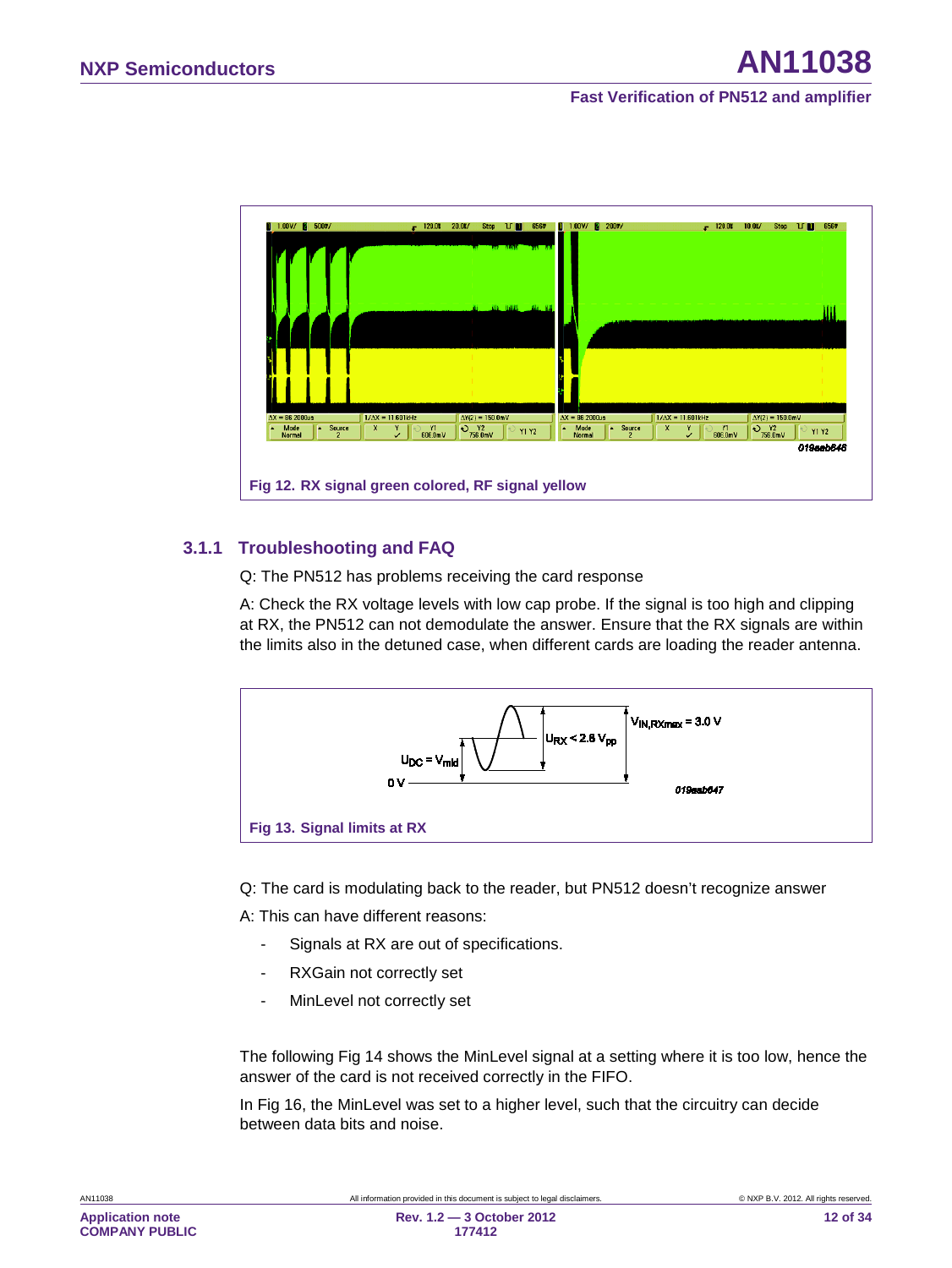

<span id="page-12-0"></span>

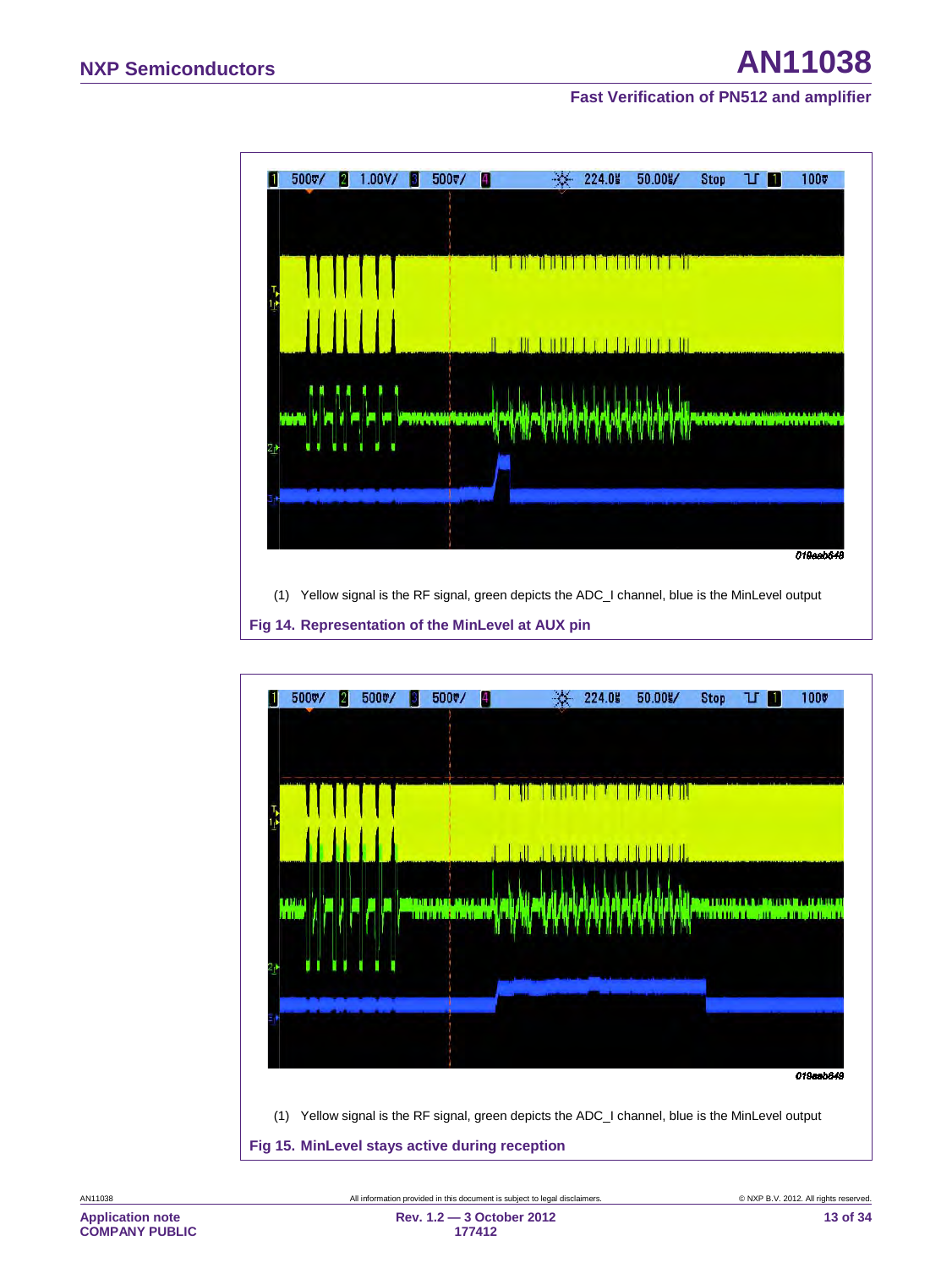### **3.2 Receiver Block Diagram**

<span id="page-13-1"></span>[Fig 16](#page-13-0) shows the block diagram of the receiver circuitry. The receiving process includes several steps. First the I/Q demodulation of the carrier signal of 13.56 MHz is done. The demodulated signal is amplified by an adjustable amplifier. A correlation circuit calculates the degree of similarity between the expected and the received signal. In the evaluation and digitizer circuitry the valid bits are detected and the digital results are sent to the FIFO register. Several tuning steps in this circuit are possible.



<span id="page-13-0"></span>The user may observe the signal on its way through the receiver as shown in the block diagram above. Two signals at a time may be routed to pin AUX1 and AUX2 using the AnalogTestReg-Register.

For each bit-half of the Manchester coded signal the correlation results are evaluated. The evaluation and digitizer circuit decides from the signal strengths of both bit-halves, whether the current bit is valid, and, if it is valid, the value of the bit itself or whether the current bit-interval contains a collision.

To do this in an optimum way, the user may select the following levels:

• MinLevel: Defines a threshold level for the internal decoder, which requires a signal that exceeds the noise by some amount to be detected.

• CollLevel: Defines the minimum signal strength that has to be exceeded by the weaker half-bit of the Manchester-coded signal to generate a bit-collision. If the signal's strength is below this value, a 1 and 0 can be determined unequivocally. CollLevel defines the minimum signal strength relative to the amplitude of the stronger half-bit.

After transmission of data, the card is not allowed to send its response before a certain time period, called frame guard time in the standard ISO14443. The length of this time period after transmission shall be set in the RxWait-Register. The RxWait-Register defines when the receiver is switched on after data transmission to the card in multiples of one bit-duration.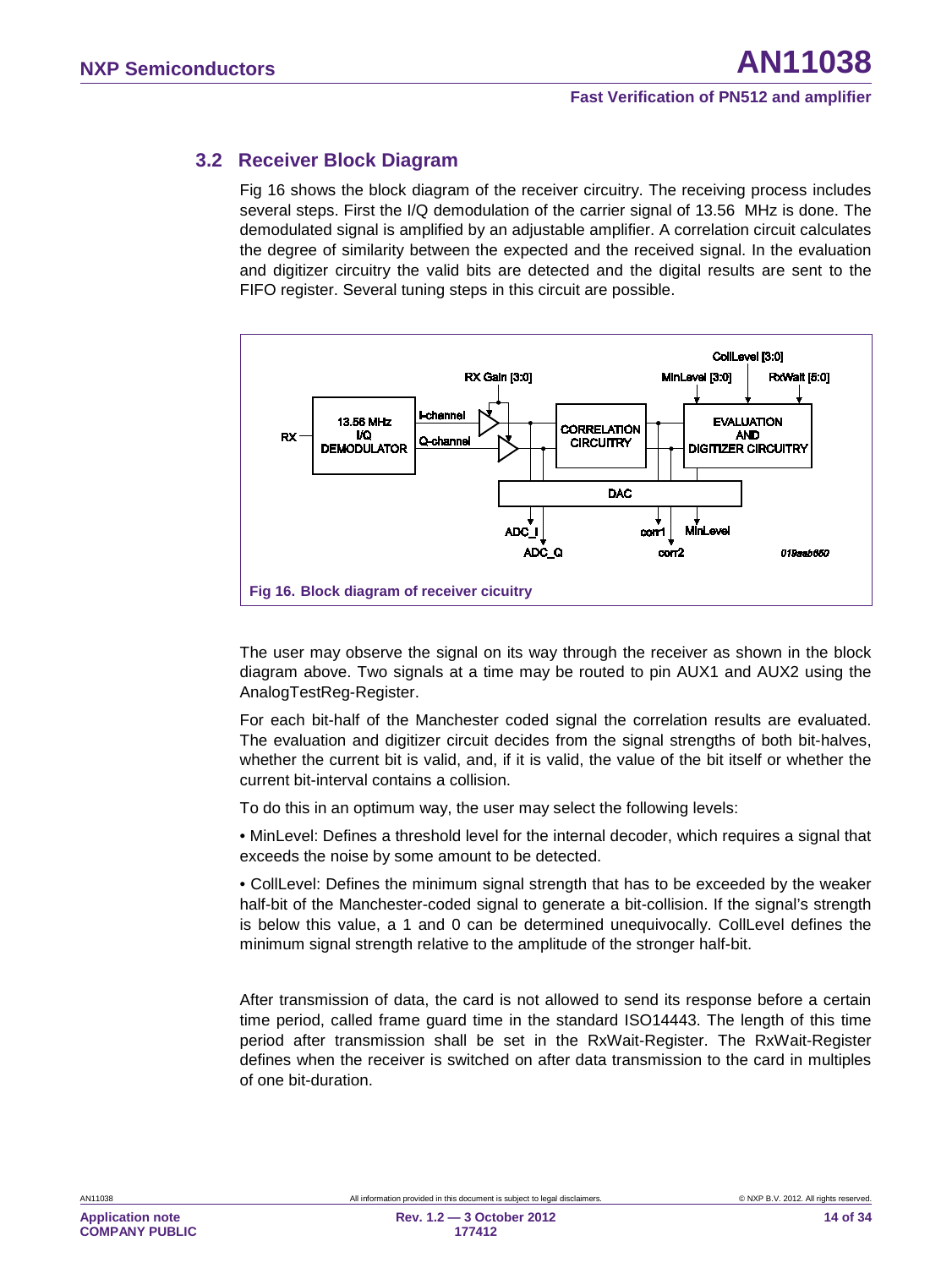# <span id="page-14-1"></span>**4. Overview of mandatory registers**

[Table 1](#page-14-0) shows the configuration settings for different Reader/Writer modes. The register reset values represent the values after a power-up or reset. Please note that some settings may differ for different antenna configurations and tuning. The registers are described in the following chapter. The appended troubleshooting guide may help to track down and resolve technical problems.

| <b>Register Name</b><br>and Address | Register<br>Reset<br>Value | <b>ISO/IEC</b><br>14443A<br><b>PCD</b> | <b>ISO/IEC</b><br>14443B<br><b>PCD</b> | Felica™<br>Reader | <b>NFC Initiator</b> |
|-------------------------------------|----------------------------|----------------------------------------|----------------------------------------|-------------------|----------------------|
| <b>Bit Rate</b><br>(kBit/s)         |                            | 106                                    | 106                                    | 212               | 106                  |
| Control<br>0Ch                      | 00h                        | 10h                                    | 10h                                    | 10h               | 10h                  |
| TxMode<br>12h                       | 00h                        | 80h                                    | 83h                                    | 92h               | 81h                  |
| RxMode<br>13h                       | 00h                        | 80h                                    | 83h                                    | 92h               | 81h                  |
| TxControl<br>14h                    | 80h                        | 83h                                    | 83h                                    | 37h               | 88h                  |
| TxAuto<br>15h                       | 00h                        | 77h                                    |                                        | 37h               | 88h                  |
| RxThreshold<br>18h                  | 84h                        | 75h                                    | 75h                                    | 55h               | 55h                  |
| Demod<br>19h                        | 8Dh                        | 4Dh                                    | 4Dh                                    | 41h               | 61h                  |
| ModWidth<br>24h                     | 26h                        | 26h                                    | 26h                                    | 26h               | 26h                  |
| <b>RFCfg</b><br>26h                 | 48h                        | 59h                                    | 59h                                    | 59h               | 59h                  |
| GsN<br>27h                          | 88h                        | F4h                                    | <b>FFh</b>                             | FFh               | F4h                  |
| <b>CWGsP</b><br>28h                 | 20h                        | 3Fh                                    | 3Fh                                    | 3Fh               | 3Fh                  |
| ModGsP<br>29h                       | 20h                        | 03h                                    | 03h                                    | 03h               | 03h                  |

#### <span id="page-14-0"></span>**Table 1. Default register setup during communication**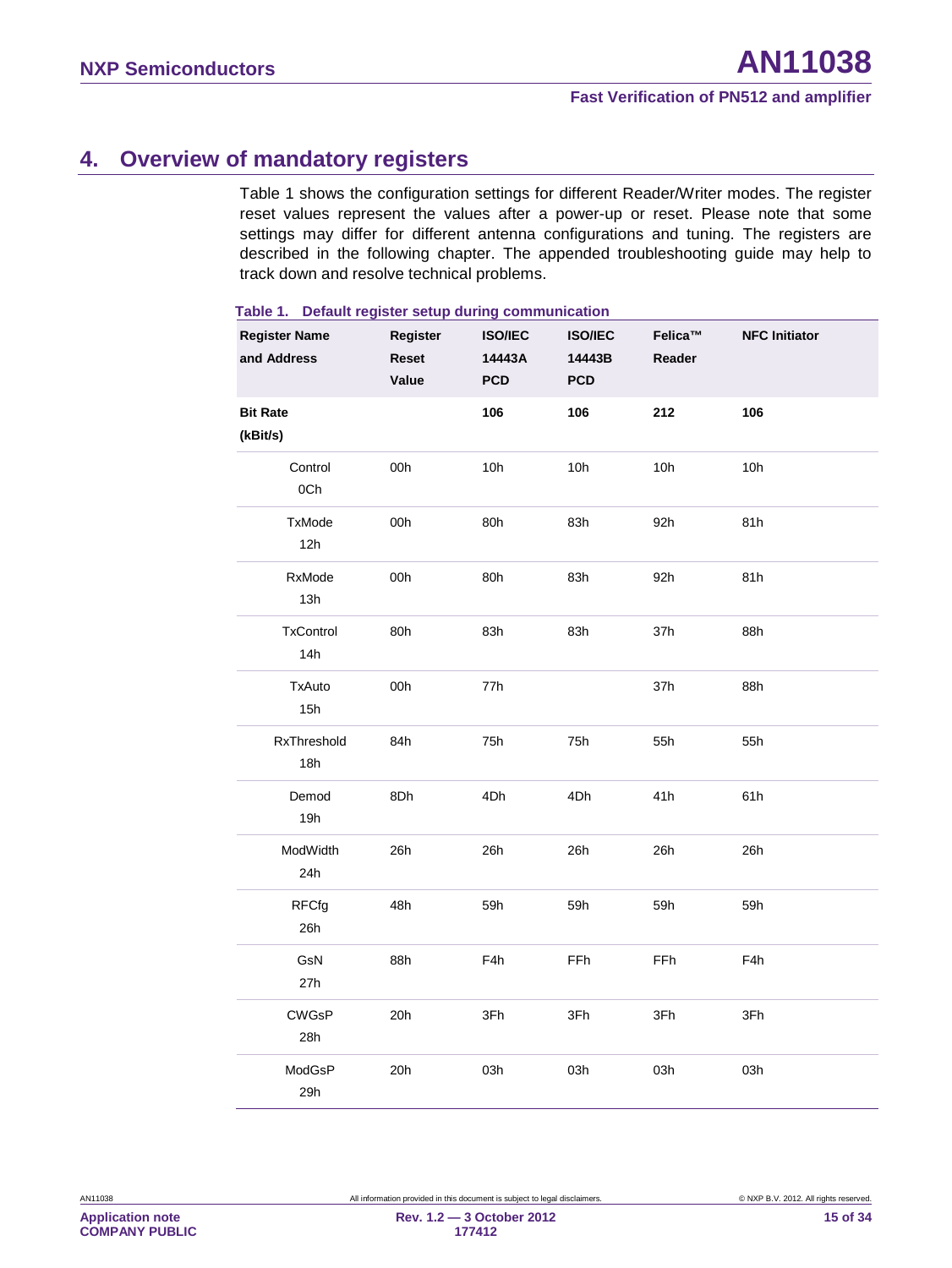#### **Remark:**

For debugging purposes it would be advantageous to give access to the following register in [Table 2.](#page-15-0)

#### <span id="page-15-0"></span>**Table 2. Registers for Debug Purpose**

| <b>Register Name</b><br>and Address | <b>Description</b>                                                            |
|-------------------------------------|-------------------------------------------------------------------------------|
| <b>TxSelReg</b><br>16h              | Selects the in put for driver TX1 and TX2 and the input for the SIGOUT signal |
| TestSel1Req<br>31 <sub>h</sub>      | Testbus can be propagated to SIGOUT                                           |
| TestSel2Req<br>32h                  | Selects the required signal for the testbus                                   |
| TestPinEnReg<br>33h                 | <b>Enables the TestPins</b>                                                   |
| AnalogTestReg                       | Controls the AUX1 and AUX2 pins                                               |

#### **4.1.1 TxModeReg (12h)**

<span id="page-15-1"></span>The TxModeReg is used to adjust the transmission baud rate and framing, respectively.

The baudrate and framing needs to be set by **TxSpeed** and **TxFraming** to the required protocol standard.

The **TxMix** bit is only set during communication with S2C connected devices. The signal coming through SIGIN is then feed to the internal coder of the PN512.

#### **4.1.2 RxModeReg (13h)**

<span id="page-15-2"></span>The RxModeReg is used to adjust the reception baud rate and framing, respectively.

The baudrate and framing needs to be set by **RxSpeed** and **RxFraming** to the required protocol standard.

To counteract received noise in the datastream, the **RxNoErr** bit can be set to 1. A not valid data stream composed of less then 4 bits will be ignored. The receiver stays active.

The **RxMultiple** can be used to receive more than one data frame without switching off the receiver. If set to logic 0, the receiver is deactivated after receiving a data frame. If the bit is set to logic 1, it is possible to receive more than one data frame. This bit is only valid for 212 and 424 kbit to handle the Polling command. Having set this bit, the receive and transceive commands will not terminate automatically. In this case the multiple receiving can only be deactivated by writing any command (except the Receive command) to the CommandReg register or by clearing the bit by the host controller.

If set to logic 1, at the end of a received data stream an error byte is added to the FIFO. The error byte is a copy of the ErrorReg register.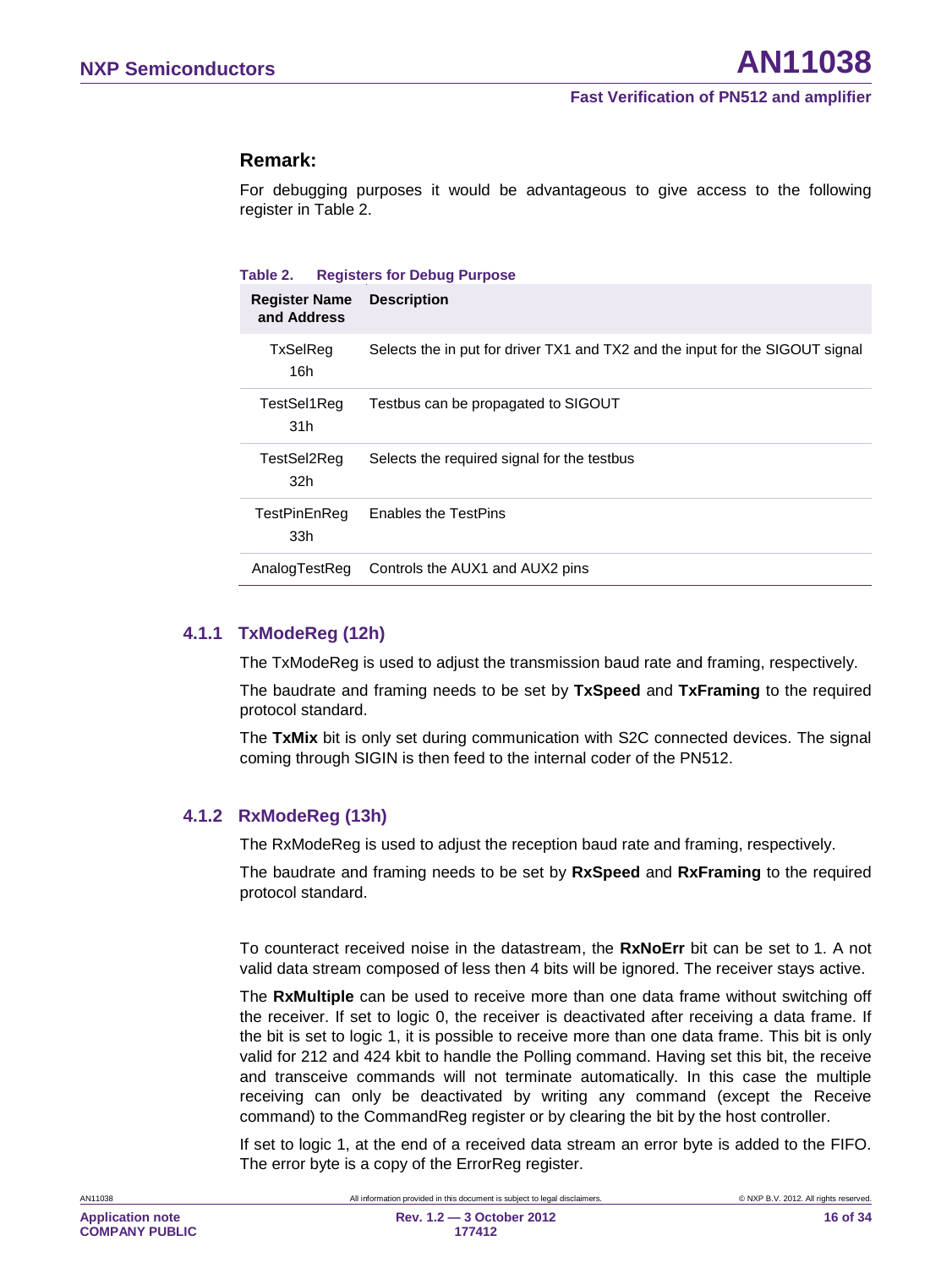#### **4.1.3 TxControlReg (14h)**

<span id="page-16-0"></span>The TxControlReg is used to enable and adjust the Tx1 and Tx2 drivers.

The normal operating mode during a reader/writer application is when both drivers are switched on and deliver the signal 180 degree phase shifted.

This is accomplished by switching both drivers on, hence Tx1RFen and Tx2RFen are set to logic 1, and one driver needs to be inverted – InvTx2RFOn is set to 1. This is reflected in a register setting of

#### **14h 83h**

If the **CheckRF** is set to logic 1, Tx2RFEn and Tx1RFEn can not be set if an external RF field is detected. This is only valid when used in combination with bit Tx2RFEn or Tx1RFEn.

The **Tx2CW** is delivering the continuous wave 13.56MHz signal. This setting can be useful during debugging.

#### **4.1.4 TxAutoReg (15h)**

<span id="page-16-1"></span>If **AutoRFOFF** is set to 1, all active antenna drivers are switched off after the last data bit has been transmitted according to NFCIP-1.

**Force100ASK** forces a 100% ASK modulation independent of the setting in register ModGsPReg.

**CAOn** is used for collision avoidance. The value n is set in accordance to the NFCIP-1 standard.

If the bit AutoWakeUp in the register TxAutoReg is set and an external RF field is detected, the Soft Power-down mode is left automatically.

When **InitialRFOn** is set to logic 1, the initial RF collision avoidance is performed and the bit InitialRFOn is cleared automatically, if the RF is switched on.

If Tx1RFAutoEN/Tx2RFAutoEN is set to logic 1, the driver Tx1/Tx2 is switched on after the external RF field is switched off according to the time TADT. If the bits InitialRFOn and Tx1RFAutoEn/ Tx2RFAutoEn are set to logic 1, Tx1/Tx2 is switched on if no external RF field is detected during the time TIDT.

#### **4.1.5 RxThresholdReg (18h)**

<span id="page-16-2"></span>The DemodReg sets the threshold values for the bit decoder and is composed of MinLevel and CollLevel. The MinLevel defines the minimum signal strength at the correlator output that shall be accepted.

The **MinLevel** defines a threshold level for the internal decoder, which requires a signal that exceeds the noise by some amount to be detected. The lowest threshold value is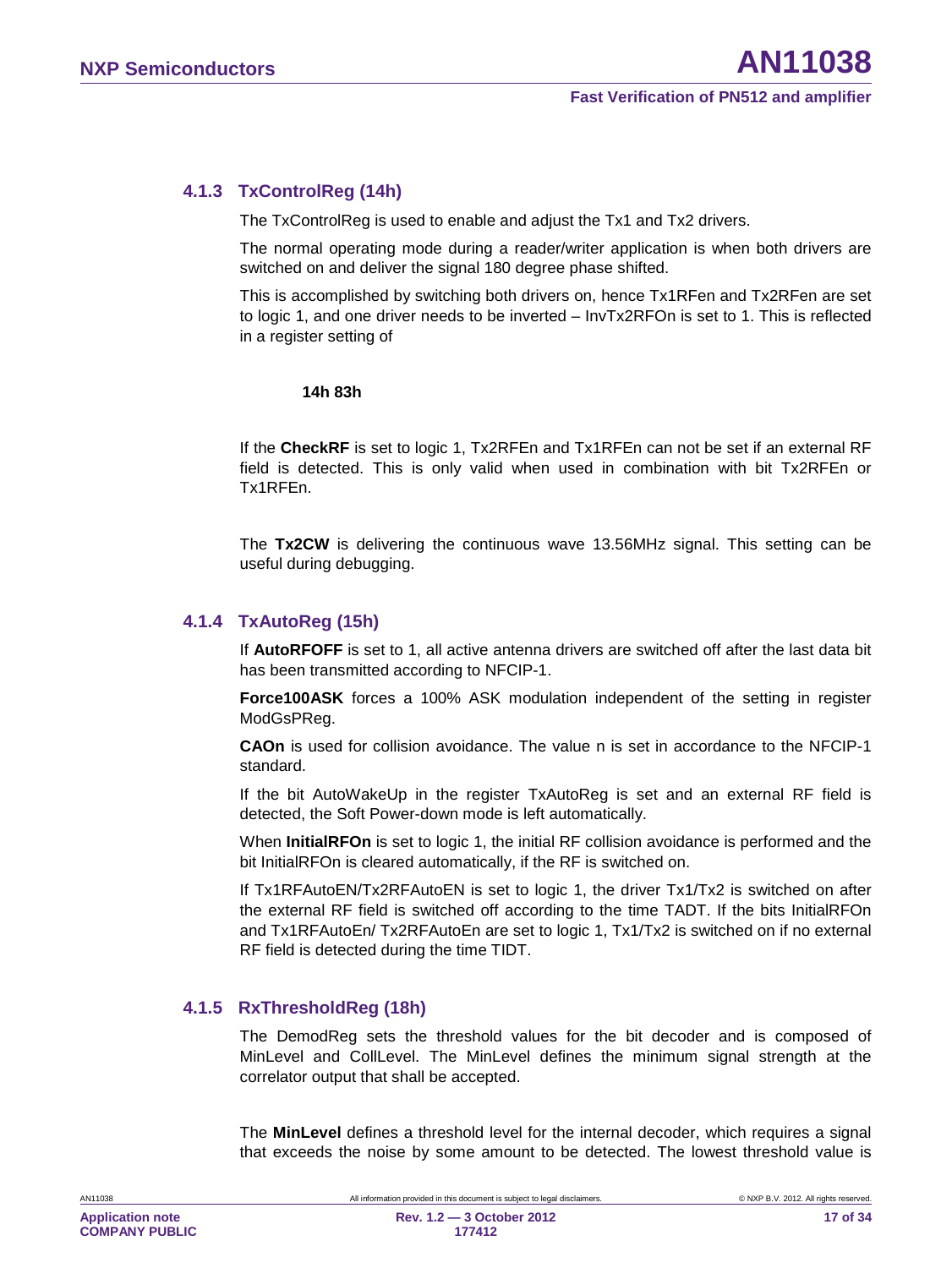when the MinLevel is set to 0. [Fig 17](#page-17-0) shows the concept of two different settings for the MinLevel.

If MinLevel is set to 5 for example it can be seen that at time A and E – representing valid data bits - the signal is above the threshold. If the signal is only a short time over the threshold, it will not be detected (less than half bit length)

If the threshold level is chosen too low (represented by MinLevel set to 1), then the correlator output is too long over the threshold and noise can be detected as data bits.



<span id="page-17-0"></span>The CollLevel (Collision Level) defines the minimum relation between the bit half with stronger signal and the bit half with the weaker signal.



#### **4.1.6 DemodReg (19h)**

<span id="page-17-1"></span>The DemodReg defines different settings for the demodulator. This will be explained in the following section:

**AddIQ** defines the use of the I and Q channel during reception. The settings can only be adjusted if FixIQ has been set to logic 0. Since the receiver uses I/Q demodulator, different settings are available: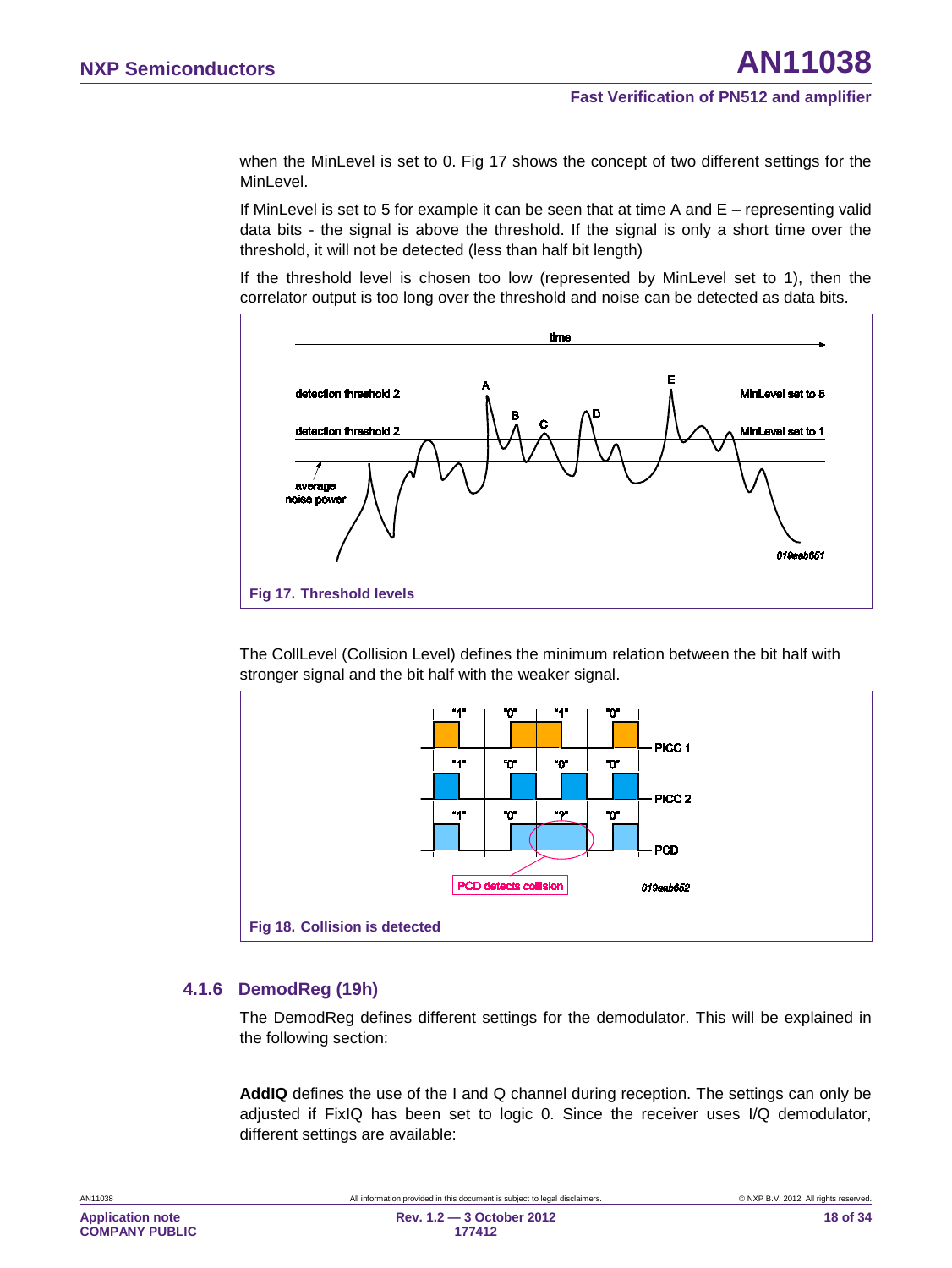| 00 | This settings selects the stronger channel<br>during reception                              |
|----|---------------------------------------------------------------------------------------------|
| 01 | Selects the stronger channel and freeze<br>the selected during communication.               |
| 10 | Combines the I and Q channel. This<br>settings is only applicable for Type-A<br>modulation. |

**FixIQ** can be used to fix the reception on either channel I or Q.

The PN512 IC uses a phase locked loop (PLL) mechanism to lock on the preamble of the received card data. **TauRcv** and **TauSync** are used to adjust parameters of the PLL.

The TauSync parameter is required to synchronize on the preamble of the card. Therefore, a short so-called Tau value is needed to follow quickly the signal of the preamble.

Once the loop is phase locked, the PN512 switches to receiving mode and uses the value of TauRcv. A lower value of TauRcv is required to provide stability for input frequency changes and thus gives the ability to recapture the signal if the system is thrown out of lock by a noise transient.

#### **4.1.7 ModWidthReg (24h)**

<span id="page-18-0"></span>The ModWidthReg defines the width of the Miller modulation.

#### **4.1.8 RFCfgReg (26h)**

<span id="page-18-1"></span>RFCfgReg configures receiver gain and RF level detector sensitivity

The RF level detector is integrated to fulfill NFCIP1 protocol requirements (e.g. RF collision avoidance). Furthermore the RF level detector can be used to wake up the PN512 and to generate an interrupt.

The sensitivity of the RF level detector is adjustable in a 4-bit range using the bits RFLevel in register RFCfgReg. The sensitivity itself depends on the antenna configuration and tuning.

Possible sensitivity levels at the RX pin are listed in the datasheet

To increase the sensitivity of the RF level detector, an amplifier can be activated by setting the bit RFLevelAmp in register RFCfgReg to 1.

**Remark:** During soft Power-down mode the RF level detector amplifier is automatically switched off to ensure that the power consumption is less than 10  $\mu$ A at 3 V.

**Remark:** With typical antennas lower sensitivity levels can provoke misleading results because of intrinsic noise in the environment.

Note: It is recommended to use the bit RFLevelAmp only with higher RF level settings.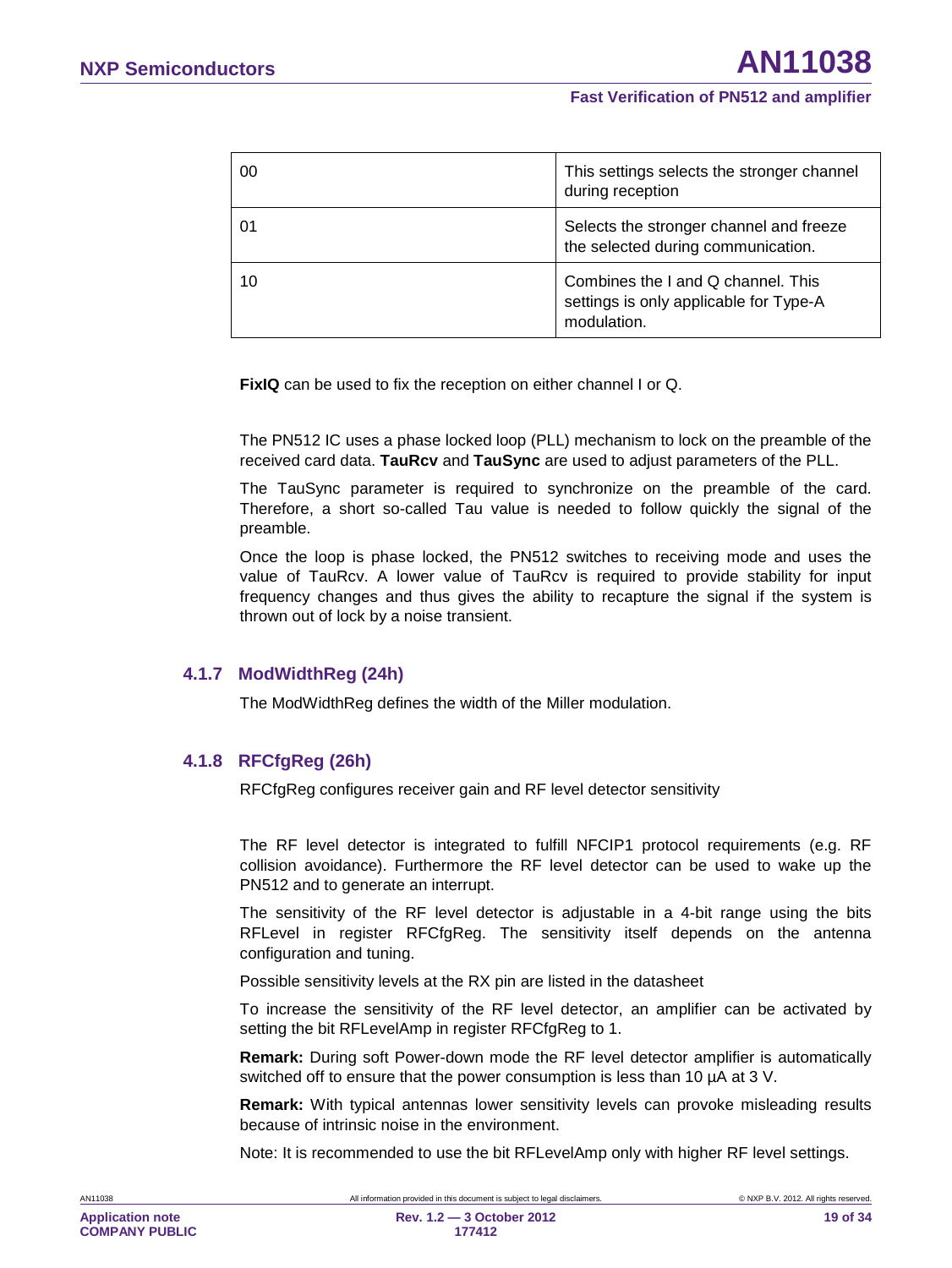#### **4.1.9 GsNOnReg (27h)**

<span id="page-19-1"></span>GsNOnReg is used to define the output-N driver for times of modulation and for times of no modulation. Both values are left unchanged since only the P-drivers are used for modulation.

#### **4.1.10 CWGsOReg (28h)**

<span id="page-19-2"></span>CWGsOReg defines the conductance of the P-driver during times of no modulation.

This may be used to regulate the output power and subsequently current consumption and operating distance.

[Fig 19](#page-19-0) and [Fig 20](#page-20-0) shows different values and the impact on the output power.

**Remark:** the values and results are based on a demoboard antenna and can not be taken as absolute values for reference. Hence, the output power will vary with the antenna.

<span id="page-19-0"></span>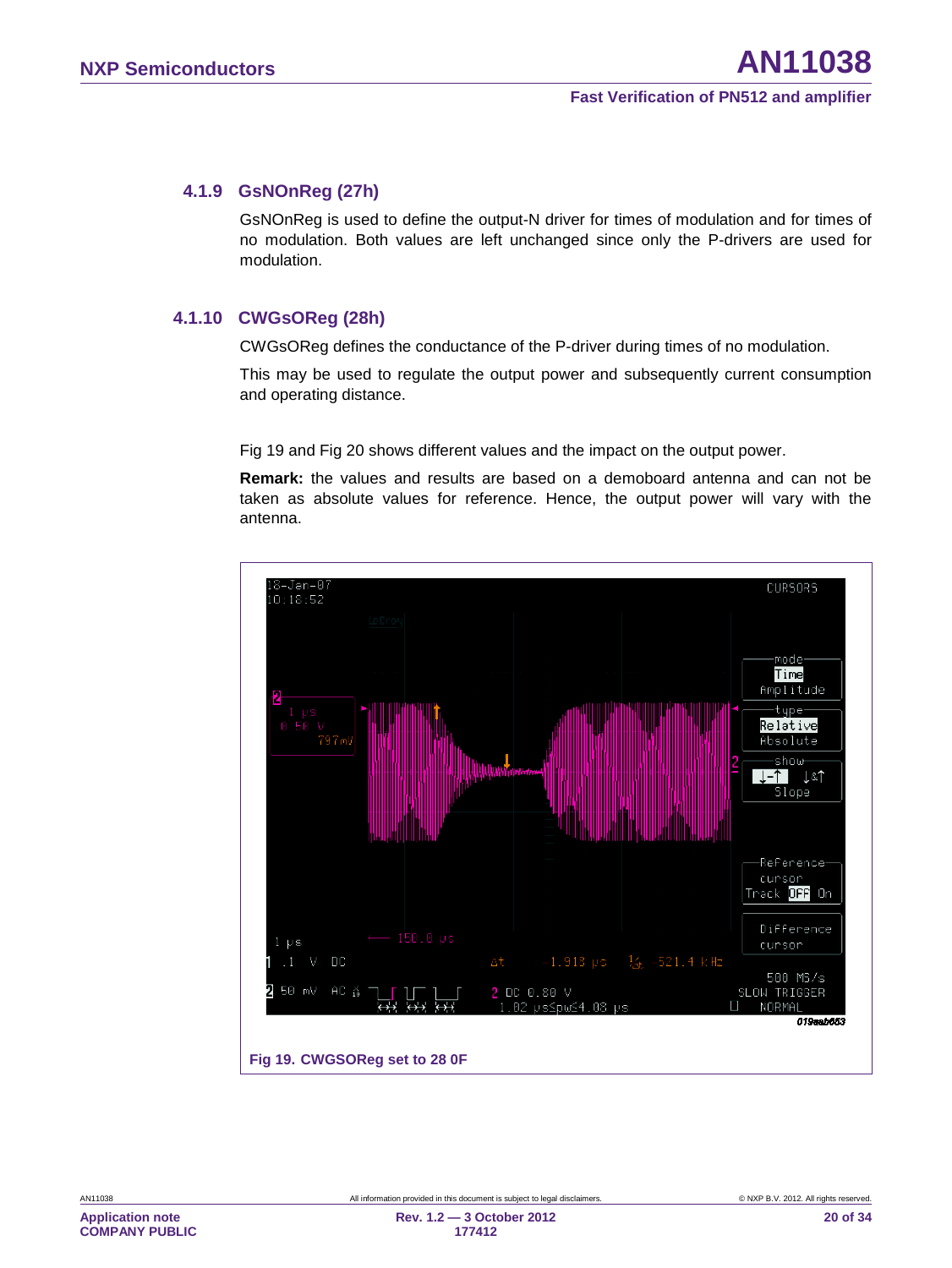

#### **4.1.11 ModGsPReg (29h)**

<span id="page-20-1"></span><span id="page-20-0"></span>The ModGsPReg defines the conductance of the output P-driver during modulation. It is mainly used to adjust the modulation index for Type-B. The value depends on the antenna tuning and the final environment.

A good starting value would be 04h and needs to be adjusted accordingly. The following [Fig 21](#page-21-0) and [Fig 22](#page-22-0) show the impact of modulation index when changing the register value. A lower value would increase the modulation index.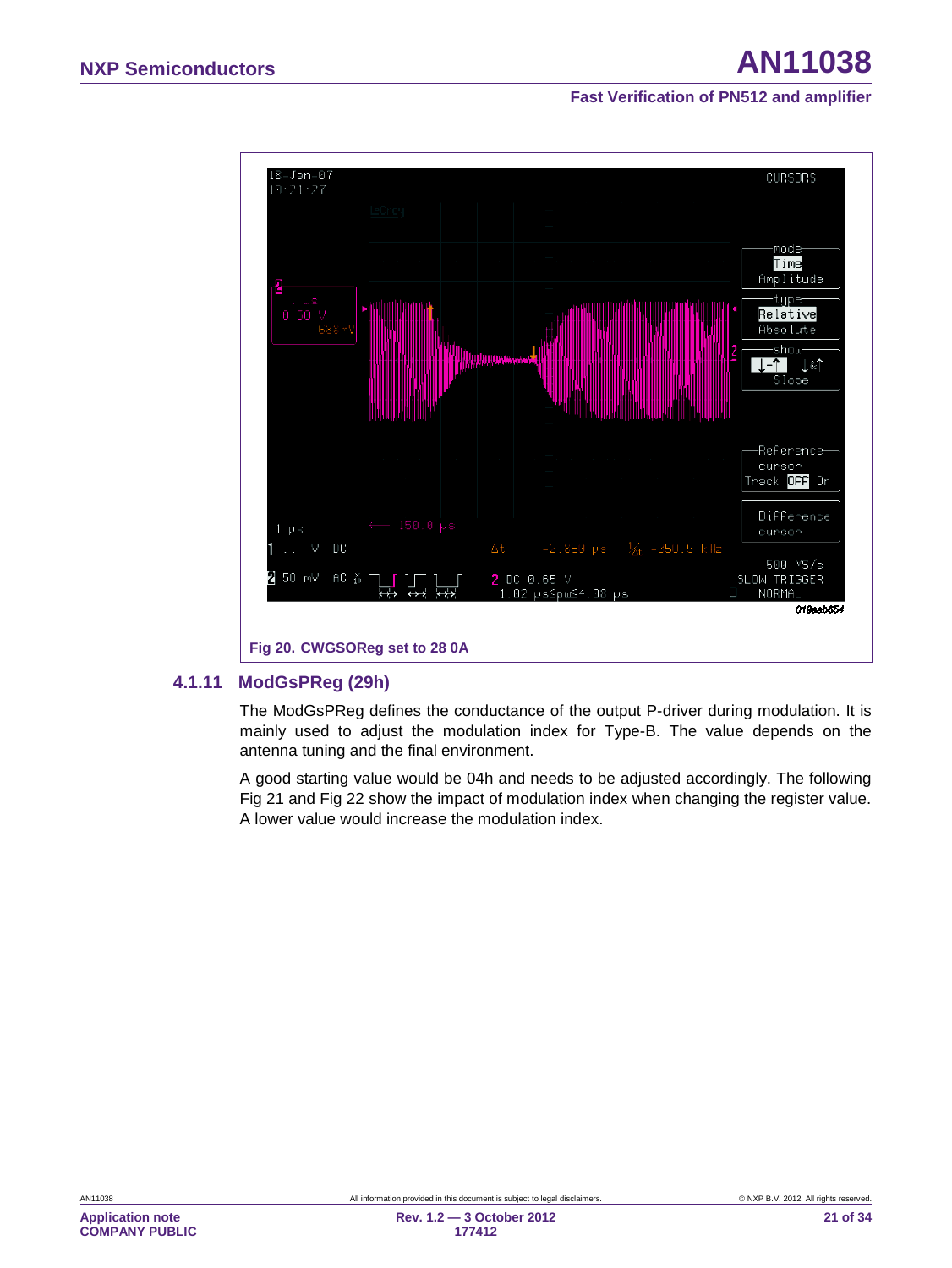<span id="page-21-0"></span>

**Application note COMPANY PUBLIC**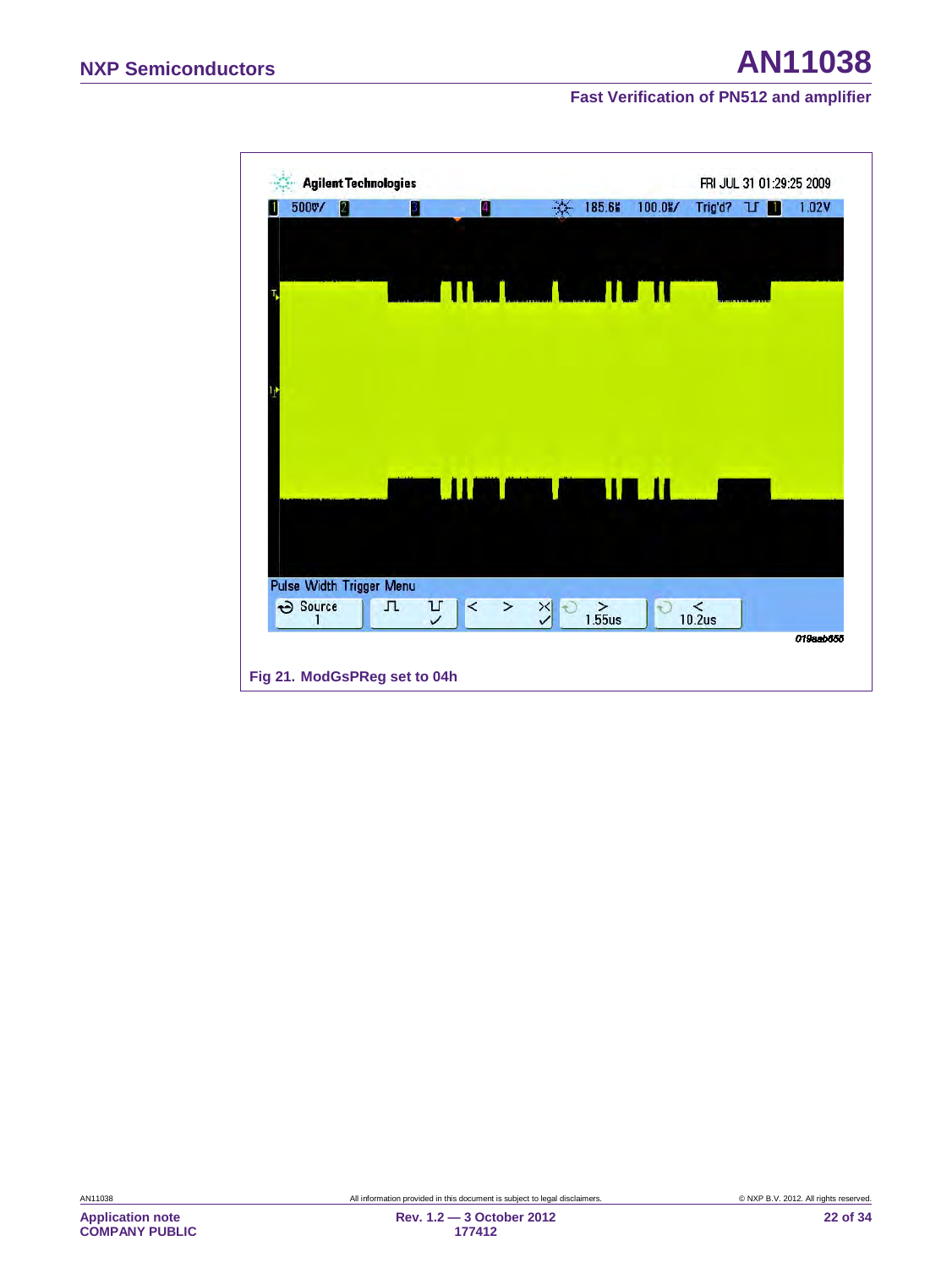<span id="page-22-0"></span>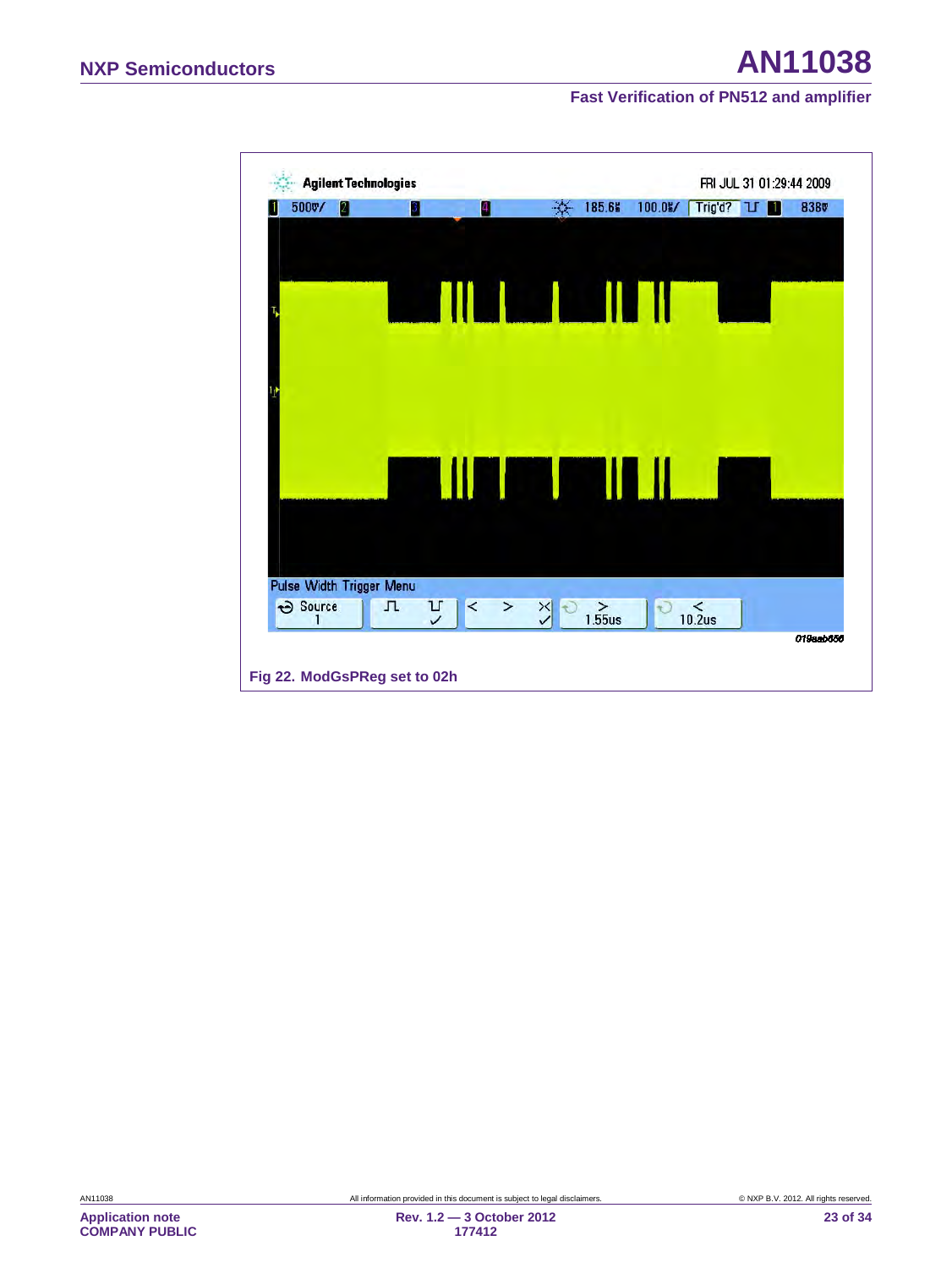# **4.2 Transmitter Pin Structure**

<span id="page-23-1"></span>For a better understanding of the modulation relevant register, the following Fig 23. depicts the transmitter structure.



We also distinguish between modulation and no modulation in the register description, which shall be visualized in [Fig 24.](#page-23-0)



#### <span id="page-23-2"></span><span id="page-23-0"></span>**4.3 Timer Unit**

A timer unit is implemented in the PN512. The external host controller may use this timer to manage timing relevant tasks. The timer unit may be used in one of the following configurations:

• Time-out counter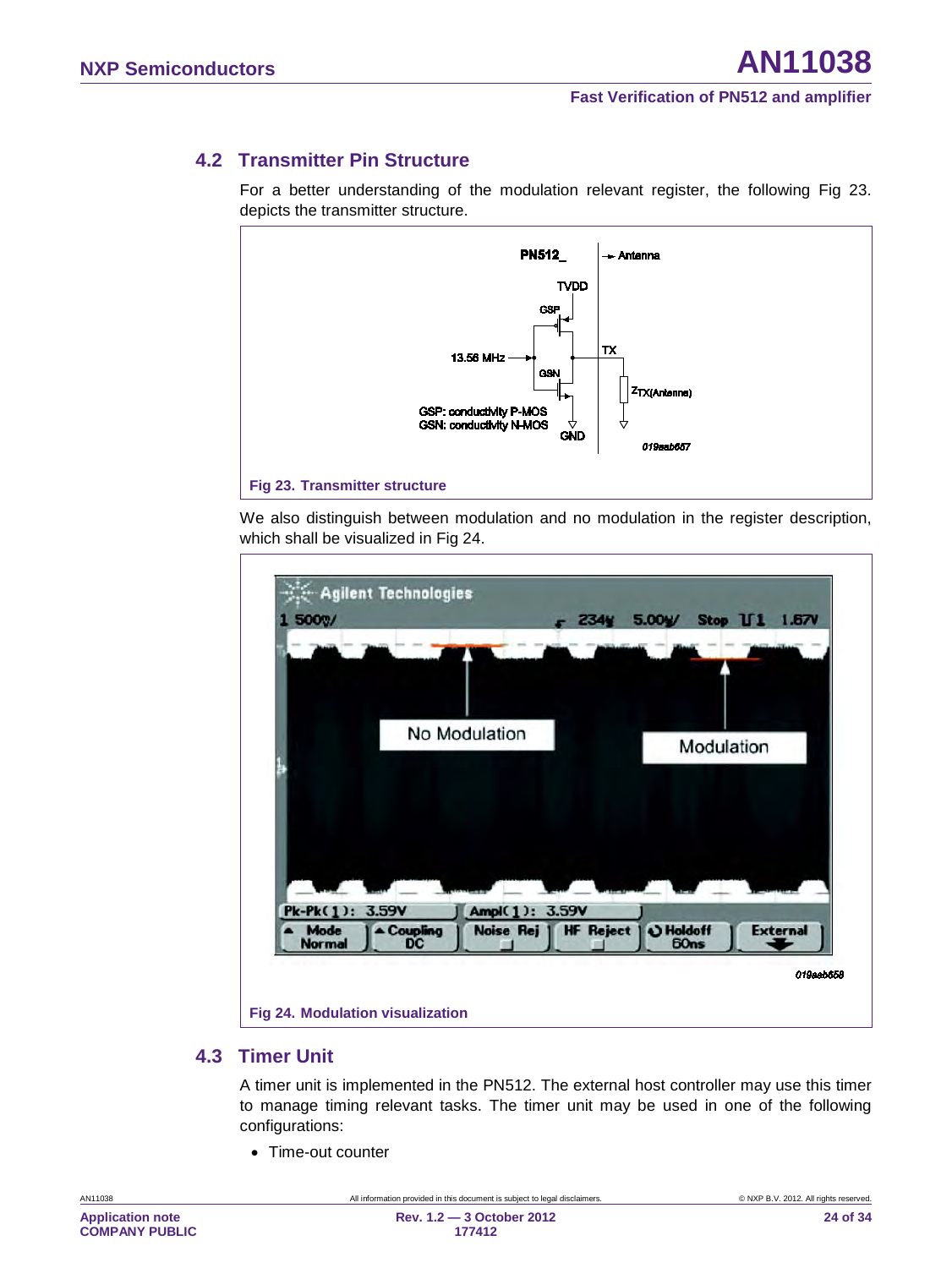- Watch-dog counter
- Stop watch
- Programmable one-shot
- Periodical trigger

The timer unit can be used to measure the time interval between two events or to indicate that a specific event occurred after a specific time.



<span id="page-24-0"></span>The timer has an input clock of 13.56 MHz (derived from the 27.12 MHz quartz). The timer consists of two stages: 1 prescaler and 1 counter as shown in [Fig 25.](#page-24-0)

The prescaler is a 12-bit counter. The reload value for TPrescaler can be defined between 0 and 4095 in register TModeReg and TPrescalerReg.

The reload value for the counter is defined by 16 bits in a range of 0 to 65535 in the register TReloadReg.

More information on the timer unit can be found in the datasheet [\[2\].](#page-31-1)

#### **The time calculation using the timer can be summarized with the following equation:**

$$
t = \frac{(T \text{ Pr } \text{escalar} \cdot 2 + 1) \cdot T \text{ Re } \text{load} + 1}{13560000}
$$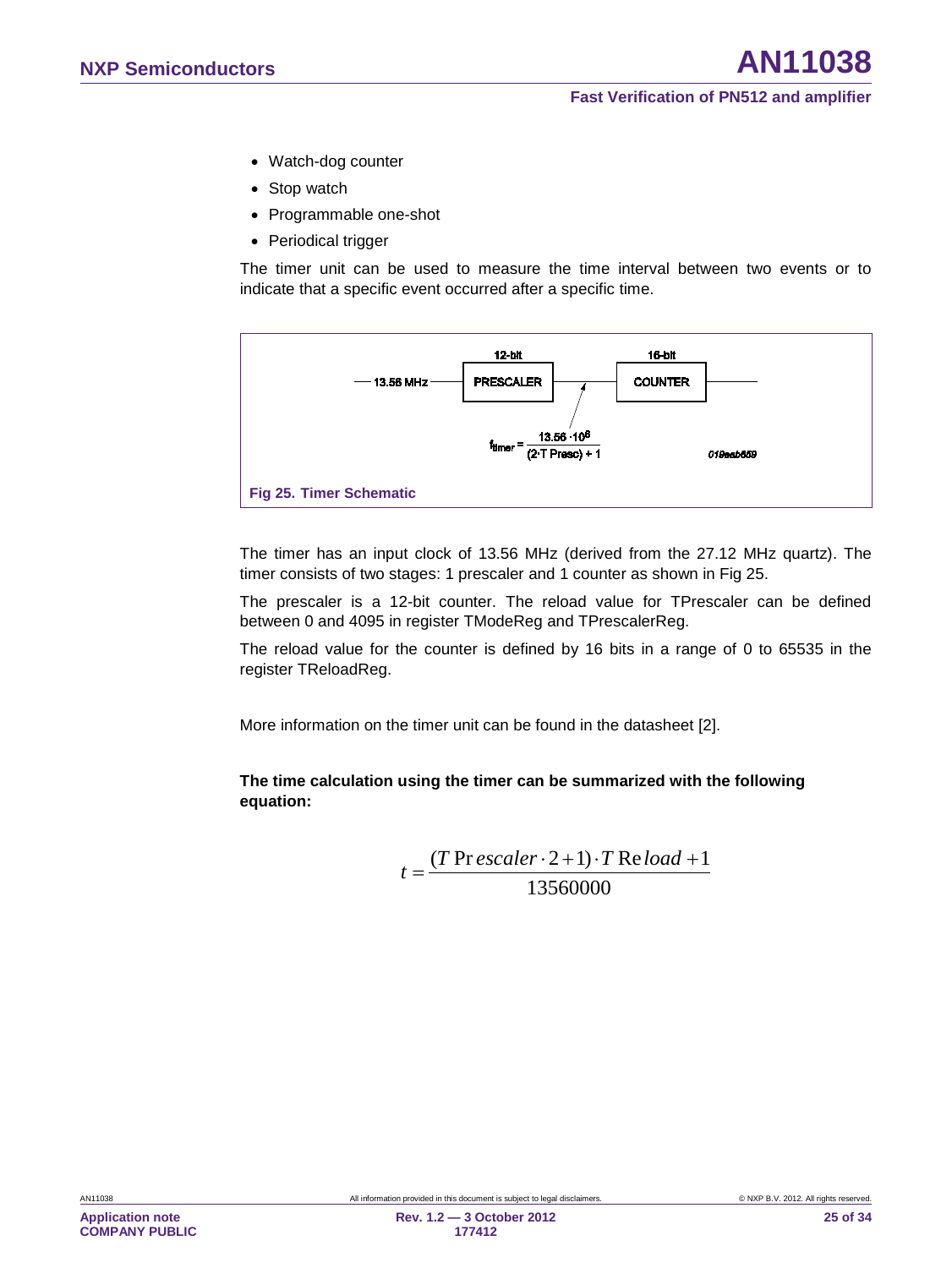#### **4.3.1 Timer Example 1 – Time Measurement between Events**

<span id="page-25-1"></span>The following example shows how to measure the time between two events. The timer is started automatically after the end of transmission and stops after the  $5<sup>th</sup>$  bit (1 startbit, 4 stopbits) in this example. The example shows a REQB and the corresponding tag answer.

[Fig 26](#page-25-0) shows a visualization of this measurement. It can be seen that a REQB signal is sent by the reader. After end of transmission of REQB the timer is started automatically. This can be seen by the red signal at the bottom of the picture.

| 500v/ | 21                                                                                           | 3<br><u> Linder Hall</u> |                          | $-244.08$ | $200.0$ % | Trig'd? JL           | $\vert \vert D_5 \vert$ | TTL       |
|-------|----------------------------------------------------------------------------------------------|--------------------------|--------------------------|-----------|-----------|----------------------|-------------------------|-----------|
|       |                                                                                              | <u> HAMMU HI</u>         |                          |           |           |                      |                         |           |
|       |                                                                                              |                          |                          |           |           |                      |                         |           |
|       | $\Delta X = 411.088000$ us                                                                   |                          | $1/\Delta X = 2.4326kHz$ |           |           | $\Delta Y(1) = 0.0V$ |                         | 019aab660 |
| (2)   | The digital signal at the bottom shows the timer running<br>Fig 26. Time measurement example |                          |                          |           |           |                      |                         |           |

<span id="page-25-0"></span>[Fig 27](#page-26-0) shows a zoom of the tag response in Fig 23. Furthermore, the stop condition can be depicted starting from the phase shift after the preamble until the  $5<sup>th</sup>$  bit (1 startbit, 4 databits).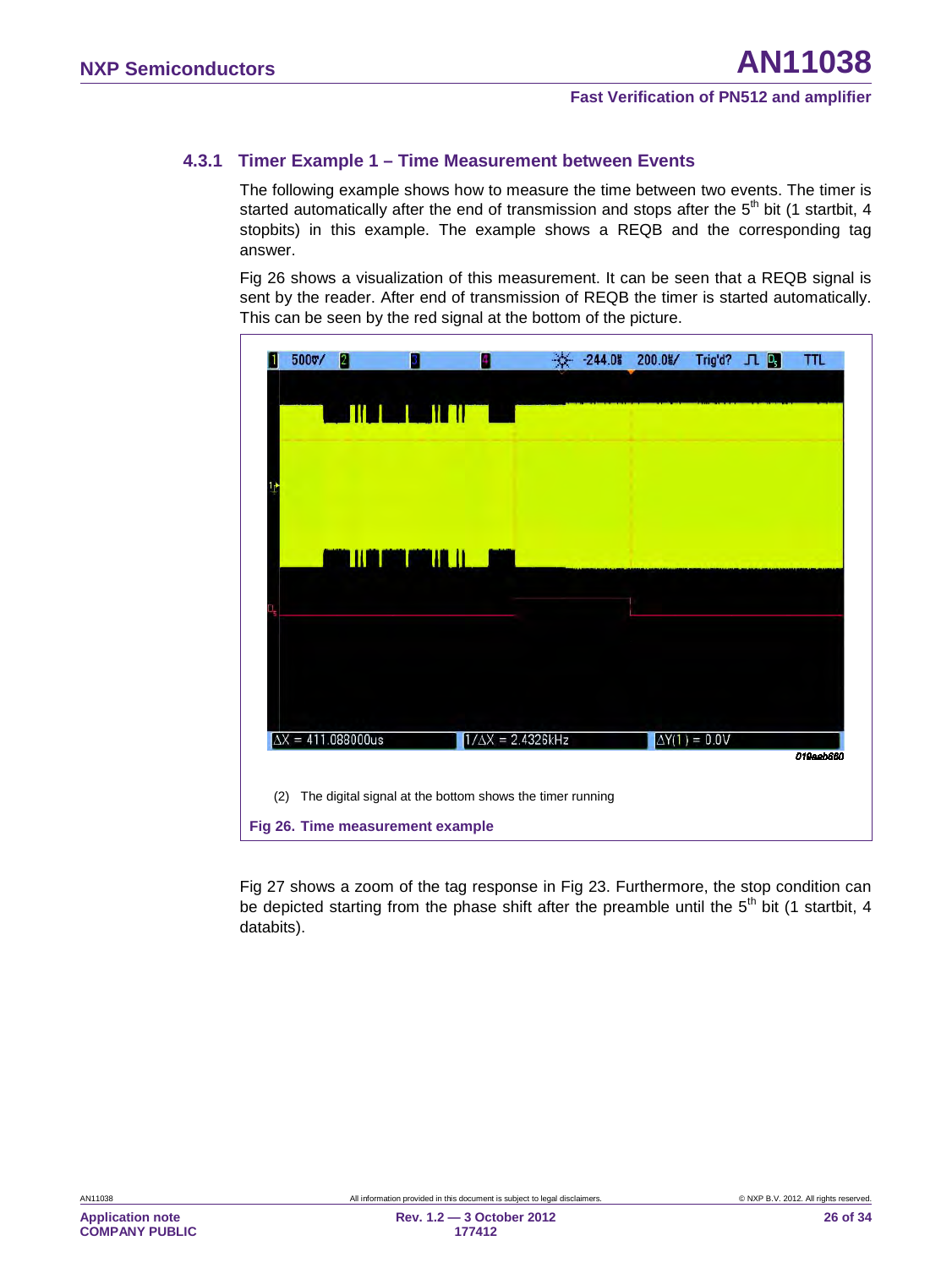

<span id="page-26-0"></span>The total time of TRunning is measured at 411us with the oscilloscope (see [Fig 26\)](#page-25-0).

The total time calculated out of the software depends on the prescaler (TPrescaler), timer reload value (TReloadReg) and the counter value (TCounterValReg) at the end of the transmission.

For this example the prescaler was set to

| Register | Value |
|----------|-------|
| 2Ah      | 80h   |
| 2Bh      | 07h   |

The timer reload value was set to

| <b>Register</b> | Value |
|-----------------|-------|
| 2C.h            | FFh   |
| 2Dh             | F8h   |

#### **The REQB command is started after this configuration.**

After the timer has stopped, we read out the counter value in register TCounterValReg. The counter value is read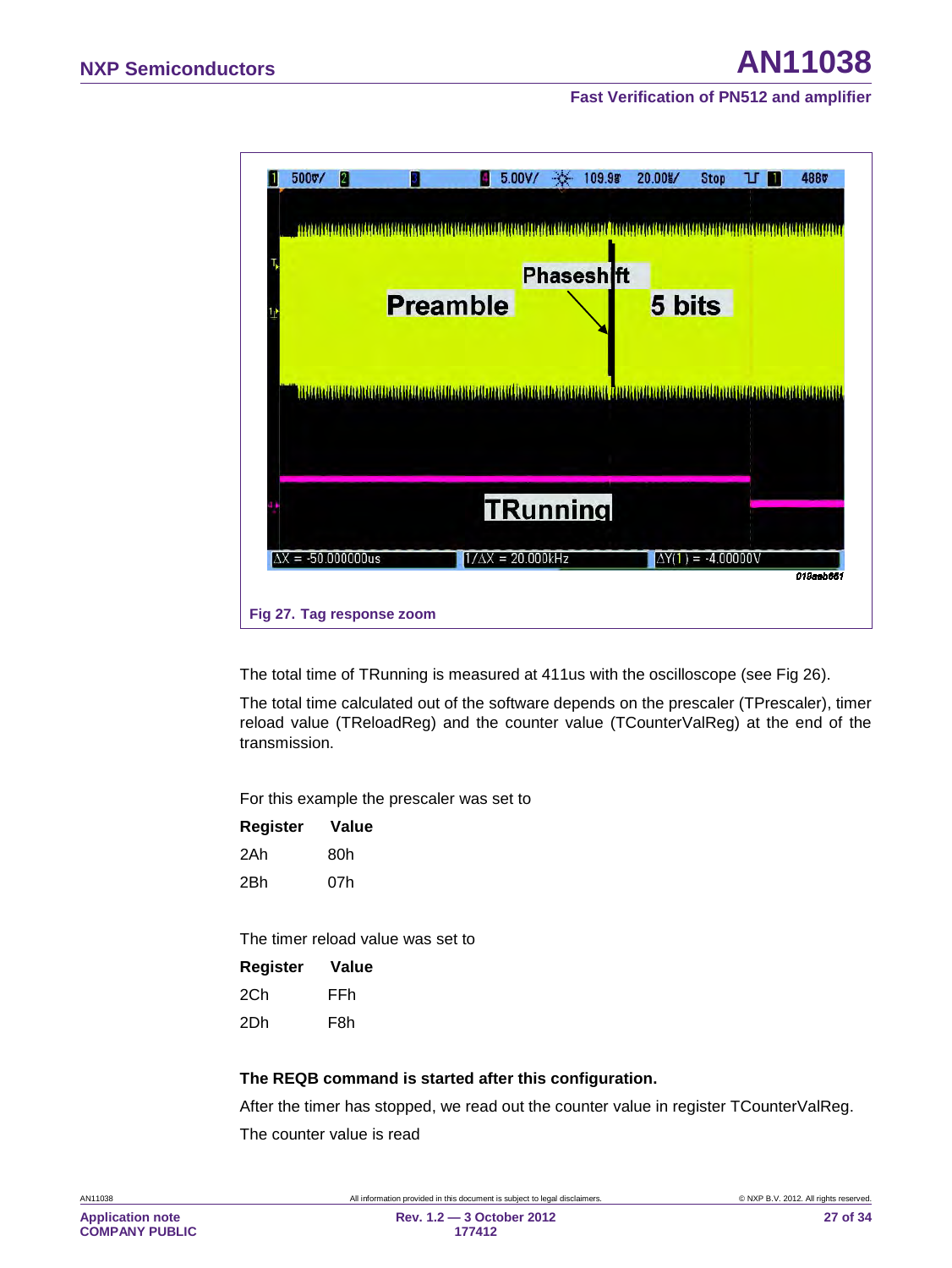| <b>Register</b> | Value |
|-----------------|-------|
| 2Eh             | FEh   |
| 2Fh             | 85h   |

Now, the counter value is subtracted from the reload value.

| <b>Register</b>      | Value in Hex | <b>Value in Dec</b> |
|----------------------|--------------|---------------------|
| Reload Value         | FF F8        | 65528               |
| <b>Counter Value</b> | FE 85        | 65157               |
| Results              |              | 371                 |

Total Time:

$$
T_{tot} = \frac{(T \text{Pr} \, \text{ex} \, \text{caler} \cdot 2 + 1) \cdot T \text{Re} \, \text{load} + 1}{13560000}
$$

The formula for calculating one clock cycle is

13560000  $t_{ck} = \frac{2 \cdot \text{Pr} \, \text{escalar} + 1}{12560000}$ 

with Prescaler  $= 7$ 

 $t_{\text{clk}} = 1,10619$  us

Total time  $(T_{\text{tot}})$  when TimerIRQ is generated:

13560000  $Ttot = tclk \cdot \frac{ReloadValue + 1 - CounterValue}{1255000}$ 

**T**<sub>tot</sub>=411,57 us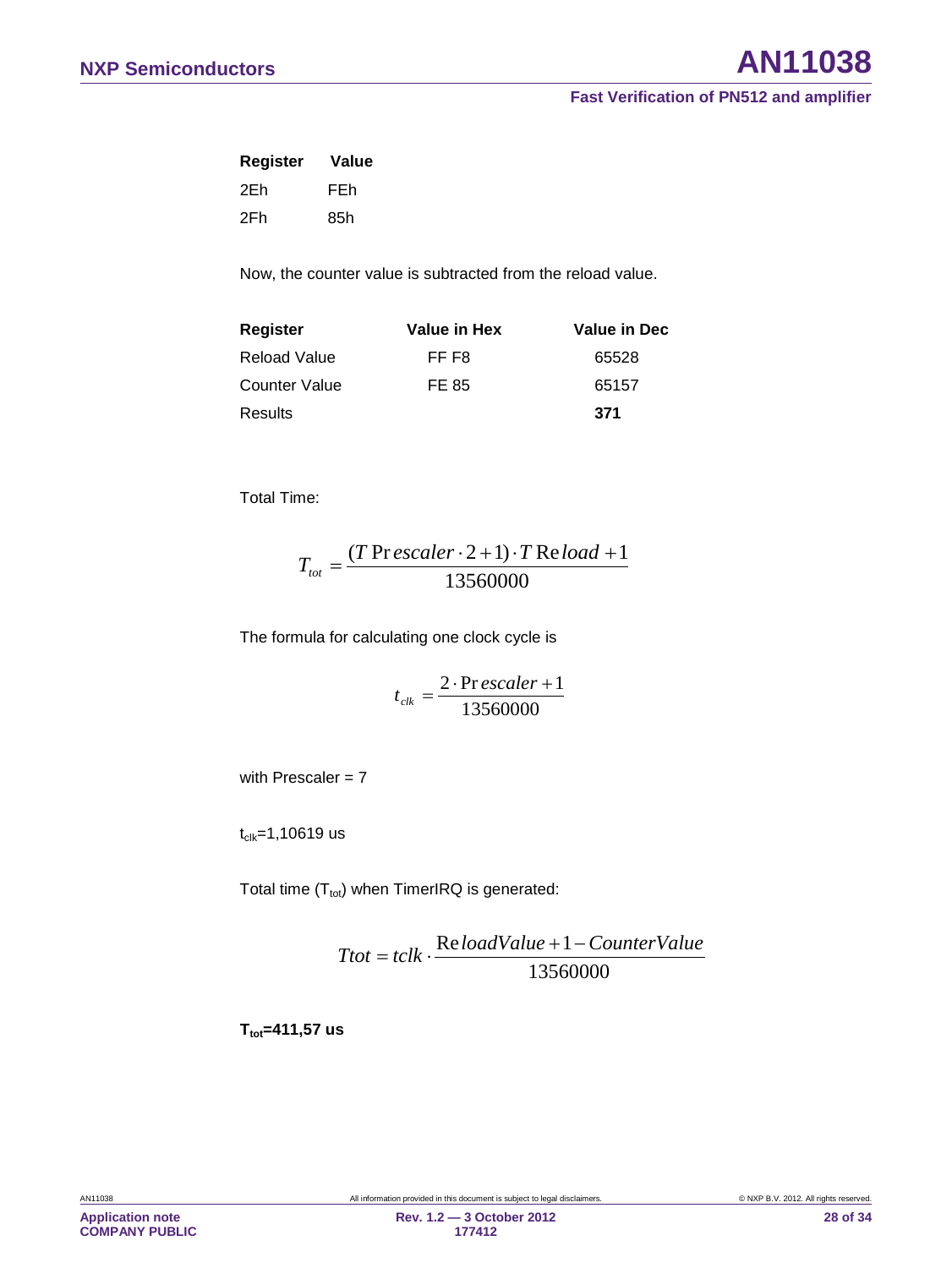#### **4.3.2 Timer Example 2 – Timeout configuration**

<span id="page-28-0"></span>The following example shows the usage of the timer for a timeout. The Frame Waiting Times (FWT) for different Frame Waiting Time Integers (FWI) are taken as basis for the timeout calculation and configuration.

| <b>Baudrate</b> | D | '1  etu [s], |
|-----------------|---|--------------|
|                 |   | 9,43953E-    |
| $106$ kBit/s    |   | 06           |

| <b>FWI</b>     | FWT [s]     | FWT [ms] | <b>Number of</b><br><b>ETUs</b><br>required for<br><b>FWT</b> | <b>TReload</b><br>value to be<br>set in DEC | <b>TReload</b><br>value to be<br>set in HEX |
|----------------|-------------|----------|---------------------------------------------------------------|---------------------------------------------|---------------------------------------------|
| 0              | 0,000302065 | 0,302    | 32                                                            | 4                                           | 0004                                        |
| 1              | 0.00060413  | 0,604    | 64                                                            | 8                                           | 0008                                        |
| $\overline{2}$ | 0,00120826  | 1,208    | 128                                                           | 16                                          | 0010                                        |
| 3              | 0,002416519 | 2,417    | 256                                                           | 32                                          | 0020                                        |
| 4              | 0,004833038 | 4,833    | 512                                                           | 64                                          | 0040                                        |
| 5              | 0,009666077 | 9,666    | 1024                                                          | 128                                         | 0080                                        |
| 6              | 0,019332153 | 19,332   | 2048                                                          | 256                                         | 0100                                        |
| $\overline{7}$ | 0,038664307 | 38,664   | 4096                                                          | 512                                         | 0200                                        |
| 8              | 0,077328614 | 77,329   | 8192                                                          | 1024                                        | 0400                                        |
| 9              | 0,154657227 | 154,657  | 16384                                                         | 2048                                        | 0800                                        |
| 10             | 0,309314454 | 309,314  | 32768                                                         | 4096                                        | 1000                                        |
| 11             | 0,618628909 | 618,629  | 65536                                                         | 8192                                        | 2000                                        |
| 12             | 1,237257817 | 1237,258 | 131072                                                        | 16384                                       | 4000                                        |
| 13             | 2,474515634 | 2474,516 | 262144                                                        | 32768                                       | 8000                                        |
| 14             | 4,949031268 | 4949,031 | 524288                                                        | 65536                                       | <b>FFFF</b>                                 |

| 512         |
|-------------|
|             |
| 7,56637E-05 |
|             |

|                                     | 8,015648796 |  |
|-------------------------------------|-------------|--|
| Number of<br>ETUs for 1<br>TimeUnit | ~ 8 ETU     |  |
|                                     |             |  |

As an example the TReload is set to 0008 to indicate 0.604ms. [Fig 28](#page-29-0) shows the signal of TRunning.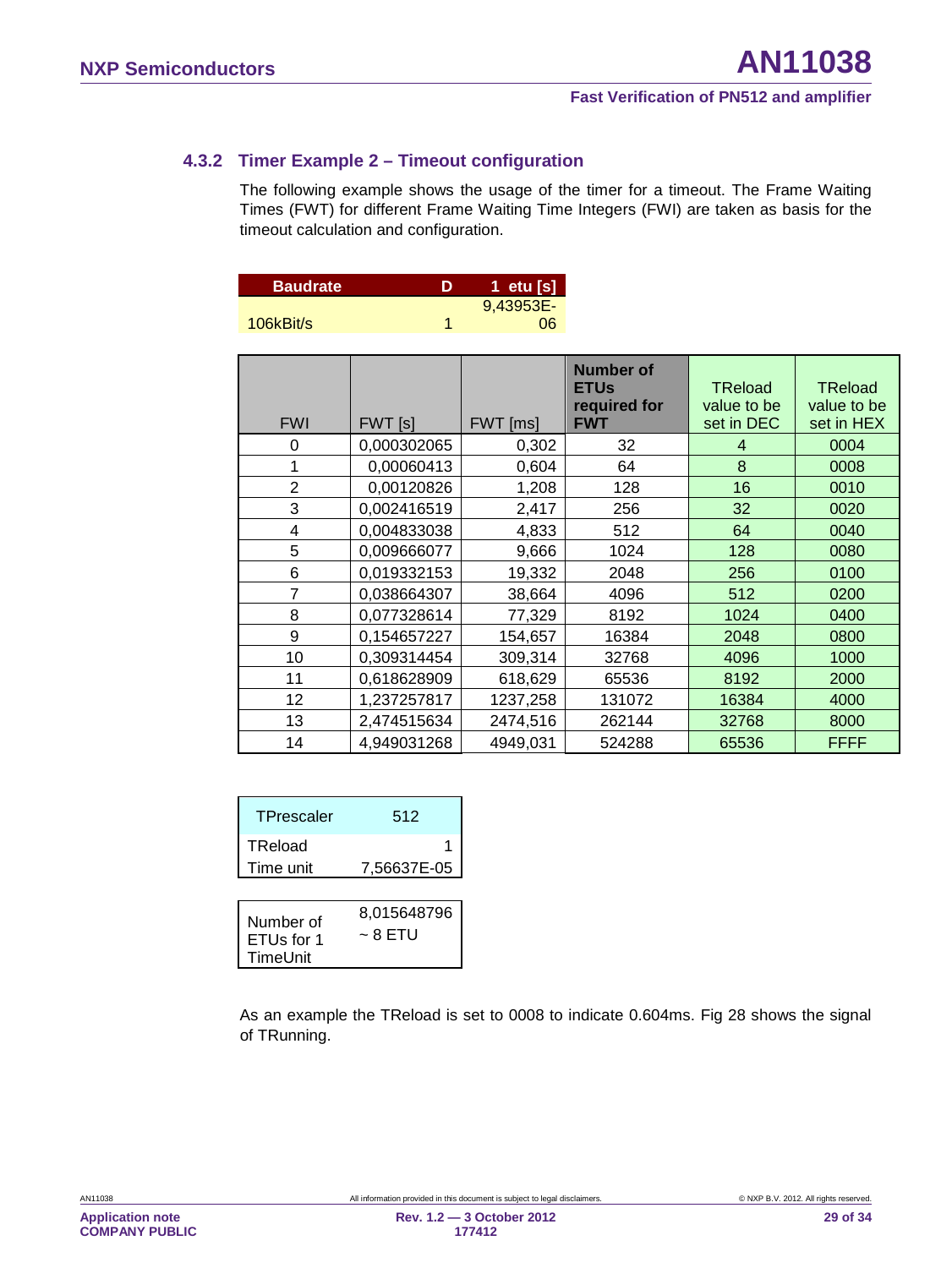<span id="page-29-0"></span>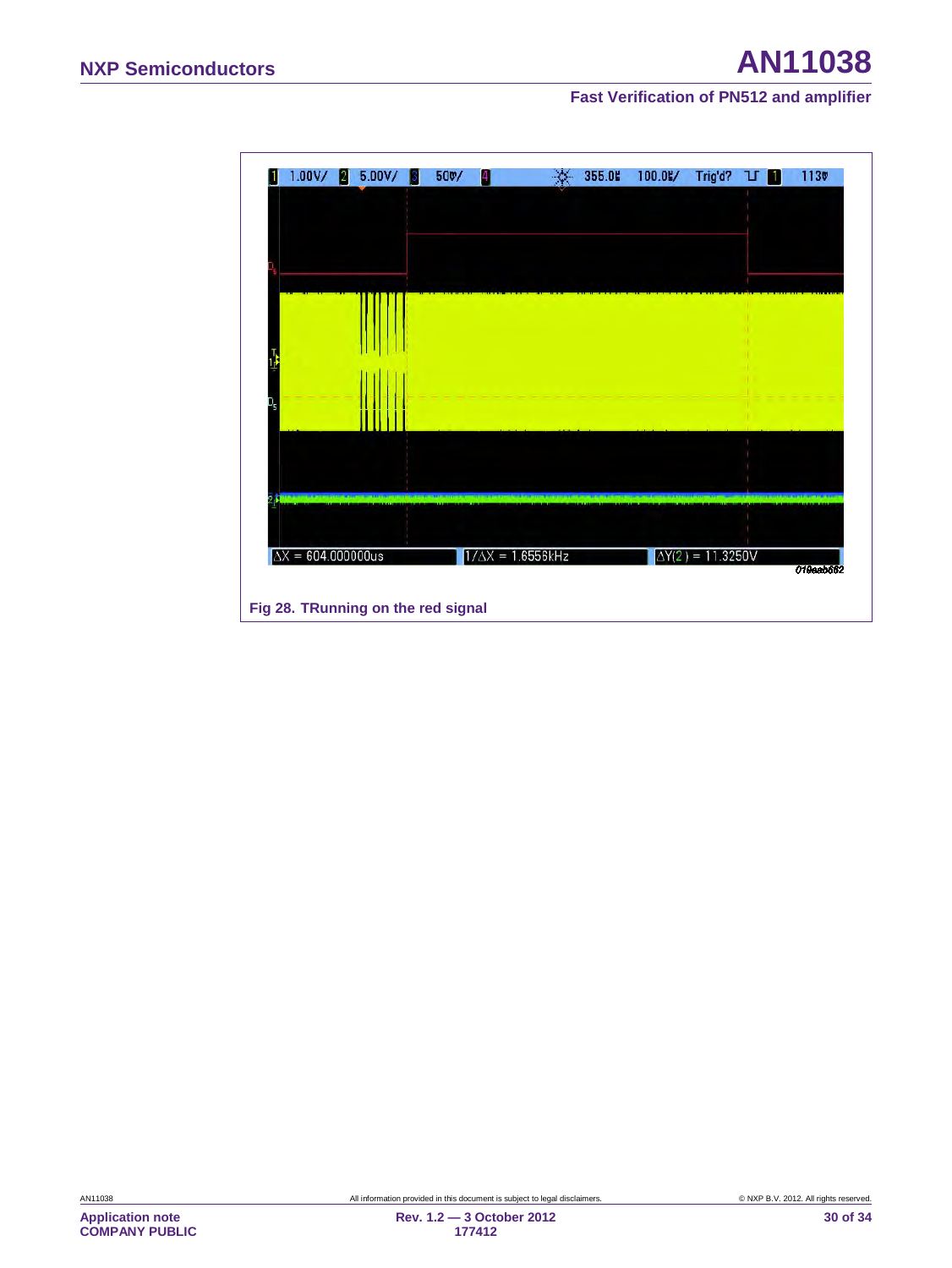# <span id="page-30-0"></span>**5. Troubleshooting Guide**

This troubleshooting section should support you in finding the root cause of the problem. This list is not exhaustive since the source of problem is different in each application.



**Application note COMPANY PUBLIC**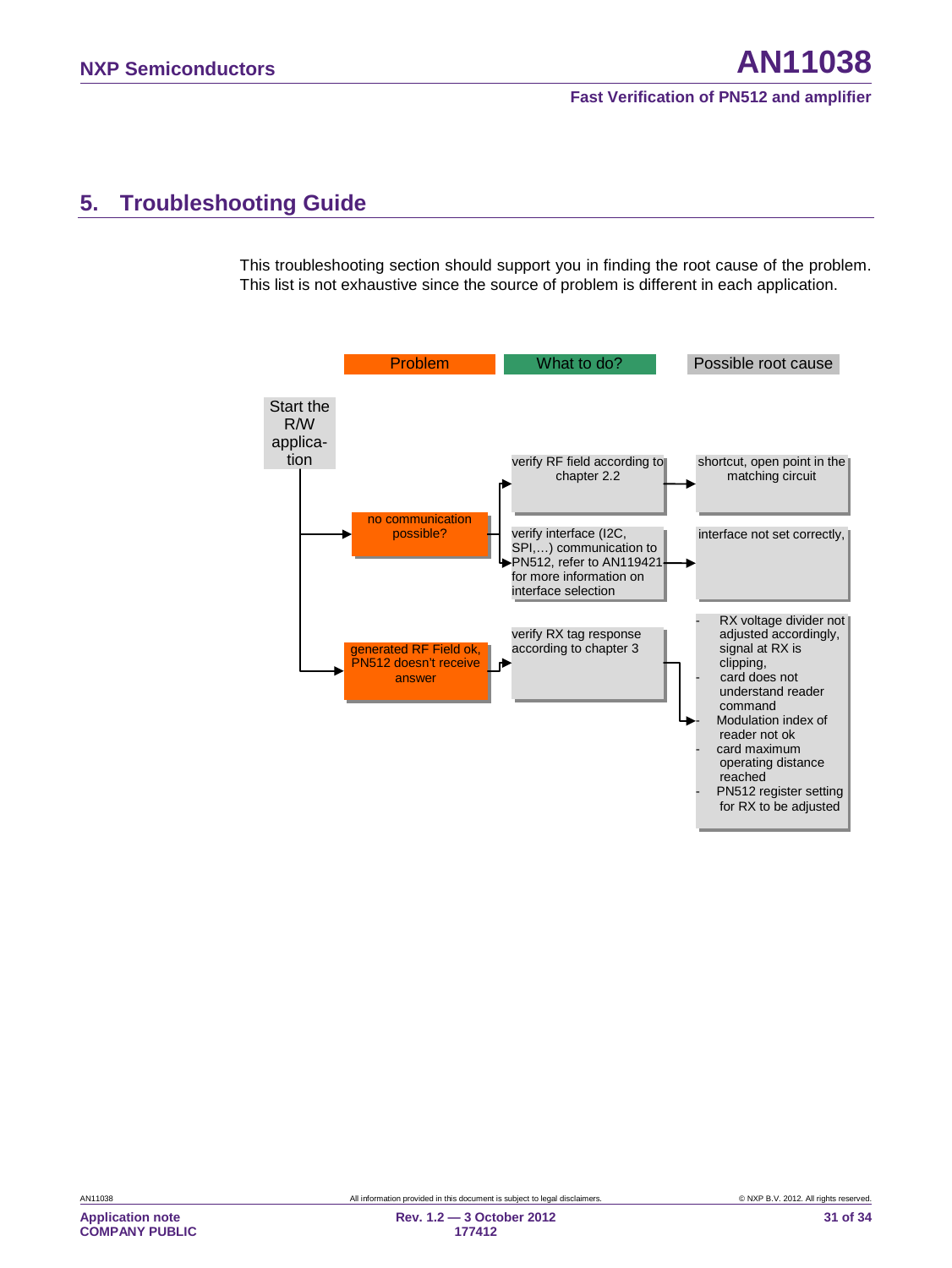# <span id="page-31-2"></span>**6. References**

- <span id="page-31-0"></span>[1] AN1425xx – RF Amplifier for NXP Contactless Reader IC's
- <span id="page-31-1"></span>[2] 1113xx – PN512 Datasheet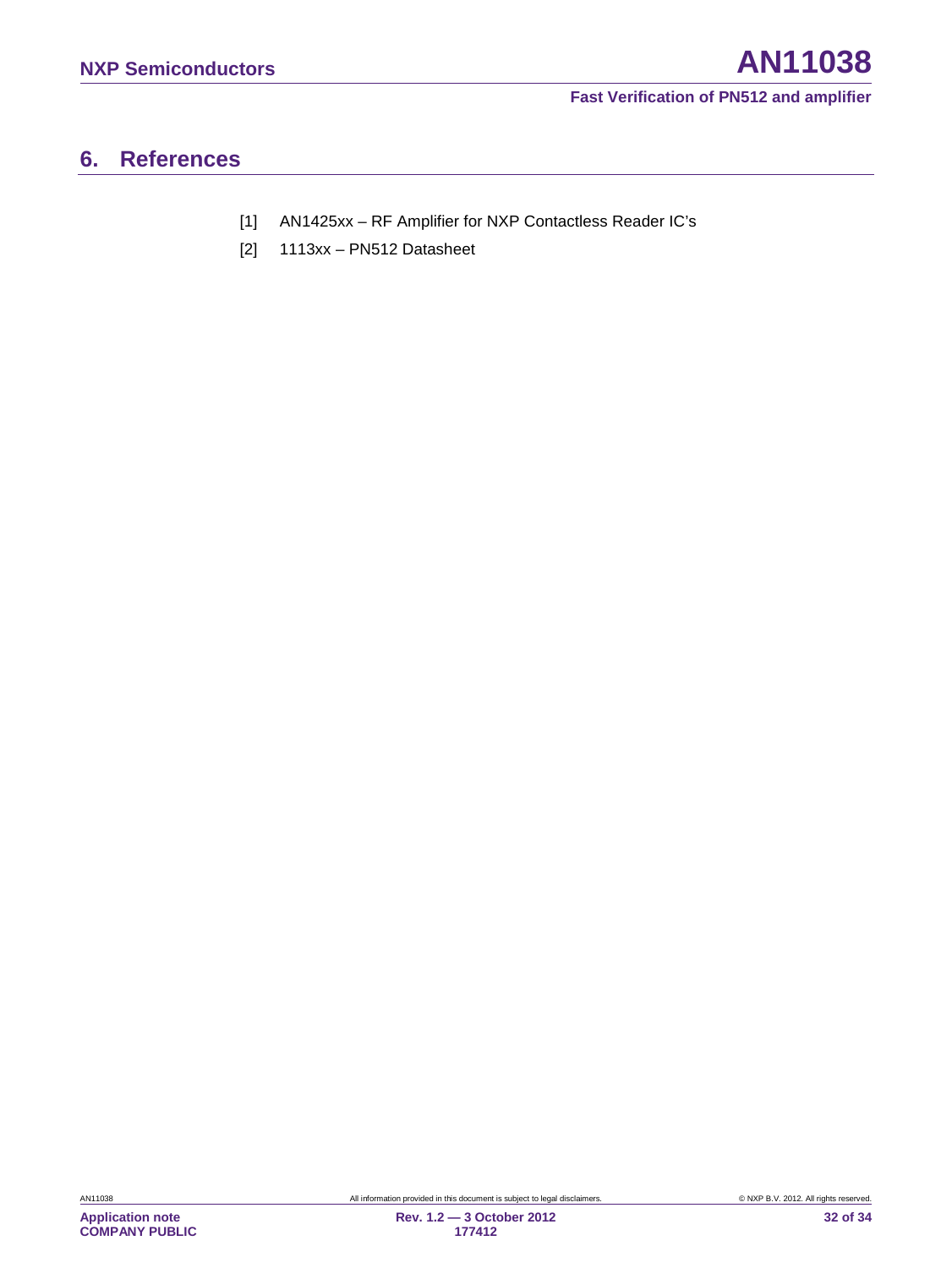# <span id="page-32-0"></span>**7. Legal information**

#### <span id="page-32-1"></span>**7.1 Definitions**

**Draft —** The document is a draft version only. The content is still under internal review and subject to formal approval, which may result in modifications or additions. NXP Semiconductors does not give any representations or warranties as to the accuracy or completeness of information included herein and shall have no liability for the consequences of use of such information.

# <span id="page-32-2"></span>**7.2 Disclaimers**

<span id="page-32-3"></span>**Limited warranty and liability —** Information in this document is believed to be accurate and reliable. However, NXP Semiconductors does not give any representations or warranties, expressed or implied, as to the accuracy or completeness of such information and shall have no liability for the consequences of use of such information.

In no event shall NXP Semiconductors be liable for any indirect, incidental, punitive, special or consequential damages (including - without limitation lost profits, lost savings, business interruption, costs related to the removal or replacement of any products or rework charges) whether or not such damages are based on tort (including negligence), warranty, breach of contract or any other legal theory.

Notwithstanding any damages that customer might incur for any reason whatsoever, NXP Semiconductors' aggregate and cumulative liability towards customer for the products described herein shall be limited in accordance with the Terms and conditions of commercial sale of NXP **Semiconductors** 

**Right to make changes —** NXP Semiconductors reserves the right to make changes to information published in this document, including without limitation specifications and product descriptions, at any time and without notice. This document supersedes and replaces all information supplied prior to the publication hereof.

**Suitability for use —** NXP Semiconductors products are not designed, authorized or warranted to be suitable for use in life support, life-critical or safety-critical systems or equipment, nor in applications where failure or malfunction of an NXP Semiconductors product can reasonably be expected to result in personal injury, death or severe property or environmental damage. NXP Semiconductors accepts no liability for inclusion and/or use of NXP Semiconductors products in such equipment or applications and therefore such inclusion and/or use is at the customer's own risk.

**Applications —** Applications that are described herein for any of these products are for illustrative purposes only. NXP Semiconductors makes no representation or warranty that such applications will be suitable for the specified use without further testing or modification.

Customers are responsible for the design and operation of their applications and products using NXP Semiconductors products, and NXP Semiconductors accepts no liability for any assistance with applications or customer product design. It is customer's sole responsibility to determine whether the NXP Semiconductors product is suitable and fit for the customer's applications and products planned, as well as for the planned application and use of customer's third party customer(s). Customers should provide appropriate design and operating safeguards to minimize the risks associated with their applications and products.

NXP Semiconductors does not accept any liability related to any default, damage, costs or problem which is based on any weakness or default in the customer's applications or products, or the application or use by customer's third party customer(s). Customer is responsible for doing all necessary testing for the customer's applications and products using NXP Semiconductors products in order to avoid a default of the applications and

the products or of the application or use by customer's third party customer(s). NXP does not accept any liability in this respect.

**Export control —** This document as well as the item(s) described herein may be subject to export control regulations. Export might require a prior authorization from competent authorities.

**Evaluation products —** This product is provided on an "as is" and "with all faults" basis for evaluation purposes only. NXP Semiconductors, its affiliates and their suppliers expressly disclaim all warranties, whether express, implied or statutory, including but not limited to the implied warranties of noninfringement, merchantability and fitness for a particular purpose. The entire risk as to the quality, or arising out of the use or performance, of this product remains with customer.

In no event shall NXP Semiconductors, its affiliates or their suppliers be liable to customer for any special, indirect, consequential, punitive or incidental damages (including without limitation damages for loss of business, business interruption, loss of use, loss of data or information, and the like) arising out the use of or inability to use the product, whether or not based on tort (including negligence), strict liability, breach of contract, breach of warranty or any other theory, even if advised of the possibility of such damages.

Notwithstanding any damages that customer might incur for any reason whatsoever (including without limitation, all damages referenced above and all direct or general damages), the entire liability of NXP Semiconductors, its affiliates and their suppliers and customer's exclusive remedy for all of the foregoing shall be limited to actual damages incurred by customer based on reasonable reliance up to the greater of the amount actually paid by customer for the product or five dollars (US\$5.00). The foregoing limitations, exclusions and disclaimers shall apply to the maximum extent permitted by applicable law, even if any remedy fails of its essential purpose.

# **7.3 Licenses**

#### **Purchase of NXP ICs with NFC technology**

Purchase of an NXP Semiconductors IC that complies with one of the Near Field Communication (NFC) standards ISO/IEC 18092 and ISO/IEC 21481 does not convey an implied license under any patent right infringed by implementation of any of those standards.

#### **Purchase of NXP ICs with ISO/IEC 14443 type B functionality**



This NXP Semiconductors IC is ISO/IEC 14443 Type B software enabled and is licensed under Innovatron's Contactless Card patents license for ISO/IEC 14443 B.

The license includes the right to use the IC in systems and/or end-user equipment.

**RATP/Innovatron Technology**

# <span id="page-32-4"></span>**7.4 Trademarks**

Notice: All referenced brands, product names, service names and trademarks are property of their respective owners.

**MIFARE —** is a trademark of NXP B.V.

**Application note COMPANY PUBLIC**